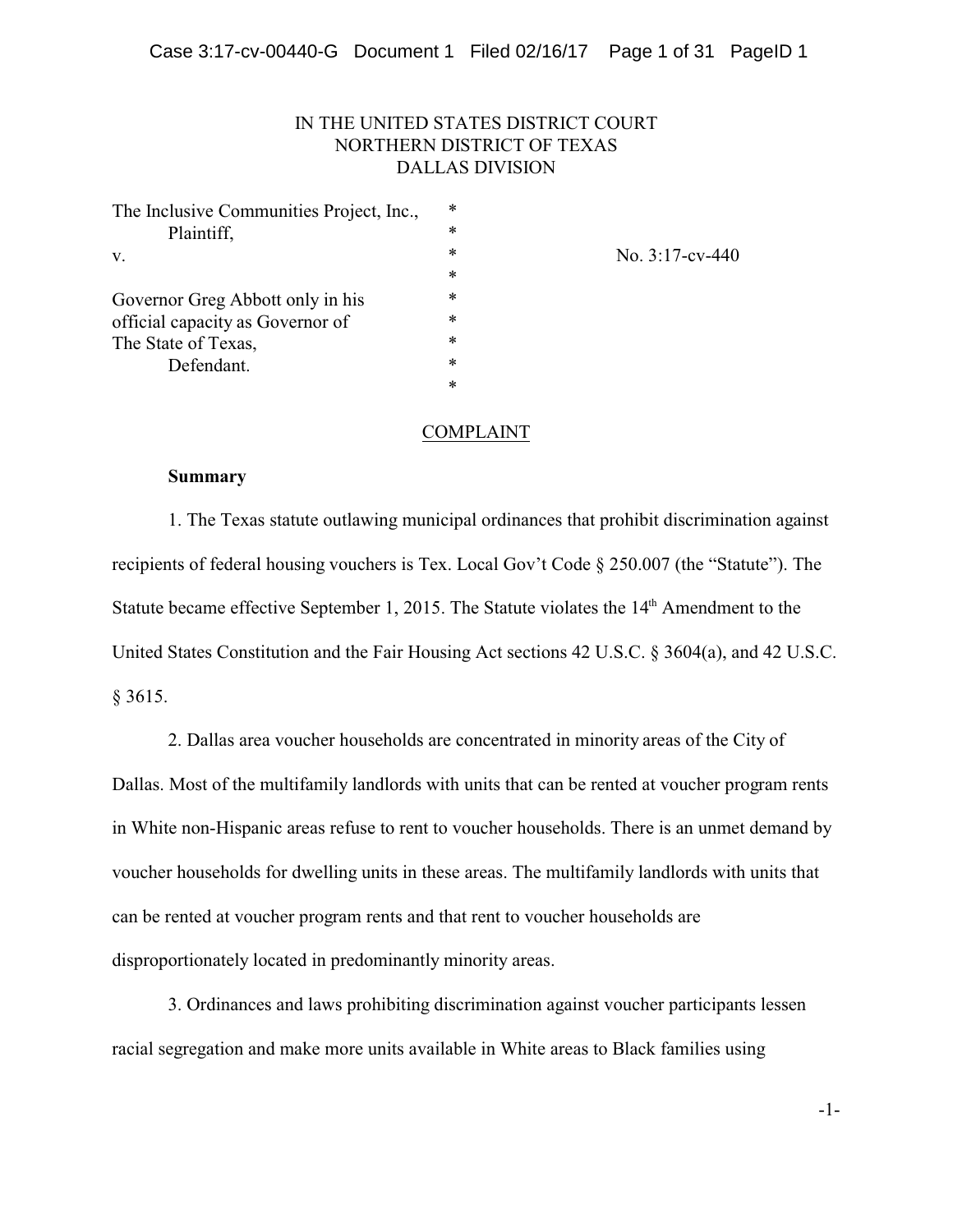vouchers. In 2015, the State of Texas passed the challenged Statute to outlaw these ordinances that make units available in White areas for voucher households. The Statute explicitly permits multifamily landlords to deny housing to voucher families who can pay the rent, satisfy the tenant selection criteria, and for whom there are no legitimate business reasons not to accept as tenants. By permitting the multifamily landlords in White areas to discriminate solely on the basis of participation in the voucher program, the Statute excludes the predominantly Black voucher households from White areas. The Statute segregates those households in minority concentrated areas that are marked by conditions unequal to the conditions in the areas from which they are excluded. The Statute has the intent and the effect of perpetuating racial segregation.

4. Plaintiff Inclusive Communities Project, Inc. (ICP) helps Black voucher households gain access to housing in low poverty, non-racially concentrated locations in the Dallas metropolitan area. The Statute makes it more difficult and more expensive for ICP to obtain housing for its voucher clients in areas of low poverty and high opportunity.

## **Jurisdiction**

 5. The Court has jurisdiction pursuant to 42 U.S.C. § 3613(a)(1)(A) and 28 U.S.C. § 1331 and 28 U.S.C. § 1343(a)(3).

### **Plaintiff**

6. Plaintiff Inclusive Communities Project, Inc. (ICP) is a fair housing focused nonprofit organization working with households seeking access to housing in predominately non-minority locations in the Dallas area. As part of its mission, ICP provides counseling, financial assistance, and other services to Black or African American households participating in the Section 8 Housing Choice Voucher (HCV or voucher) Program administered by the Dallas Housing

-2-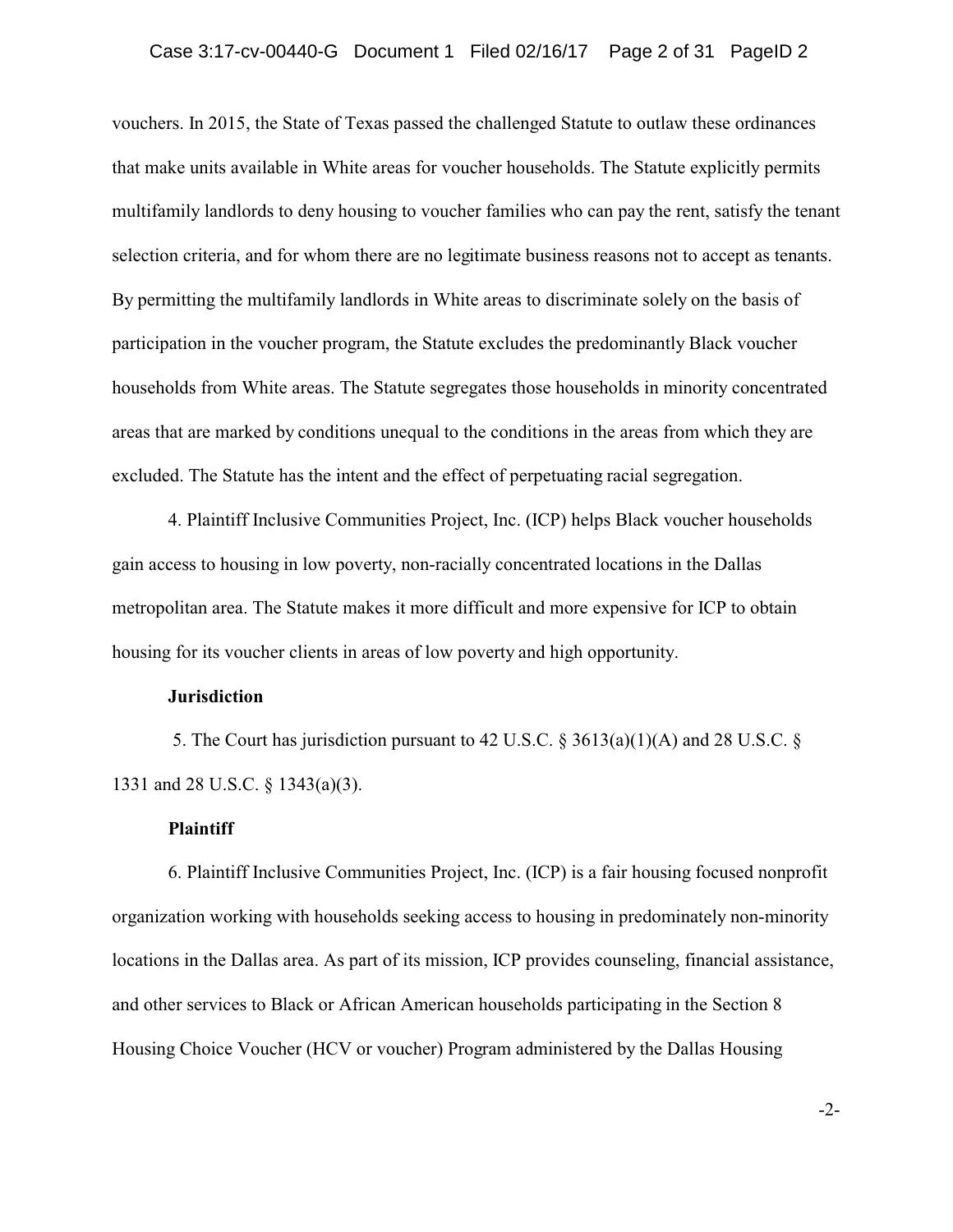Authority (DHA).

7. Approximately 86% of the DHA voucher participants are Black or African American. ICP assists DHA voucher households who choose to lease dwelling units in non-minority areas with counseling and financial assistance. ICP also operates its sublease/guarantor program for its clients. ICP's office is located in the City of Dallas, Dallas County, Texas. ICP's clients are Black or African American. ICP's clients are predominantly families with children.

8. ICP is organized to work for the creation and maintenance of thriving racially and economically inclusive communities, the expansion of fair and affordable housing opportunities for low income families, and redress for policies and practices that perpetuate the harmful effects of discrimination and segregation. ICP operates to create and obtain affordable housing in nonminority concentrated areas within the Dallas metropolitan area for persons eligible for low income housing including voucher households. This includes, among other means, providing the counseling and other forms of assistance to voucher households seeking to utilize their housing choice voucher to move into those areas in the City of Dallas and throughout the Dallas metropolitan area.

9. ICP focuses its housing mobility counseling and financial assistance resources on helping households find housing in higher opportunity areas with lower poverty rates, higher median family income, and higher ranking public schools.

10. ICP's assistance to its DHA voucher clients is part of the remedy in the *Walker v. HUD* public housing desegregation case. The U.S. Court of Appeals for the Fifth Circuit recommended a desegregation plan to remedy the intentional segregation of public housing and Section 8 vouchers by the Federal government, the City of Dallas, and the Dallas Housing

-3-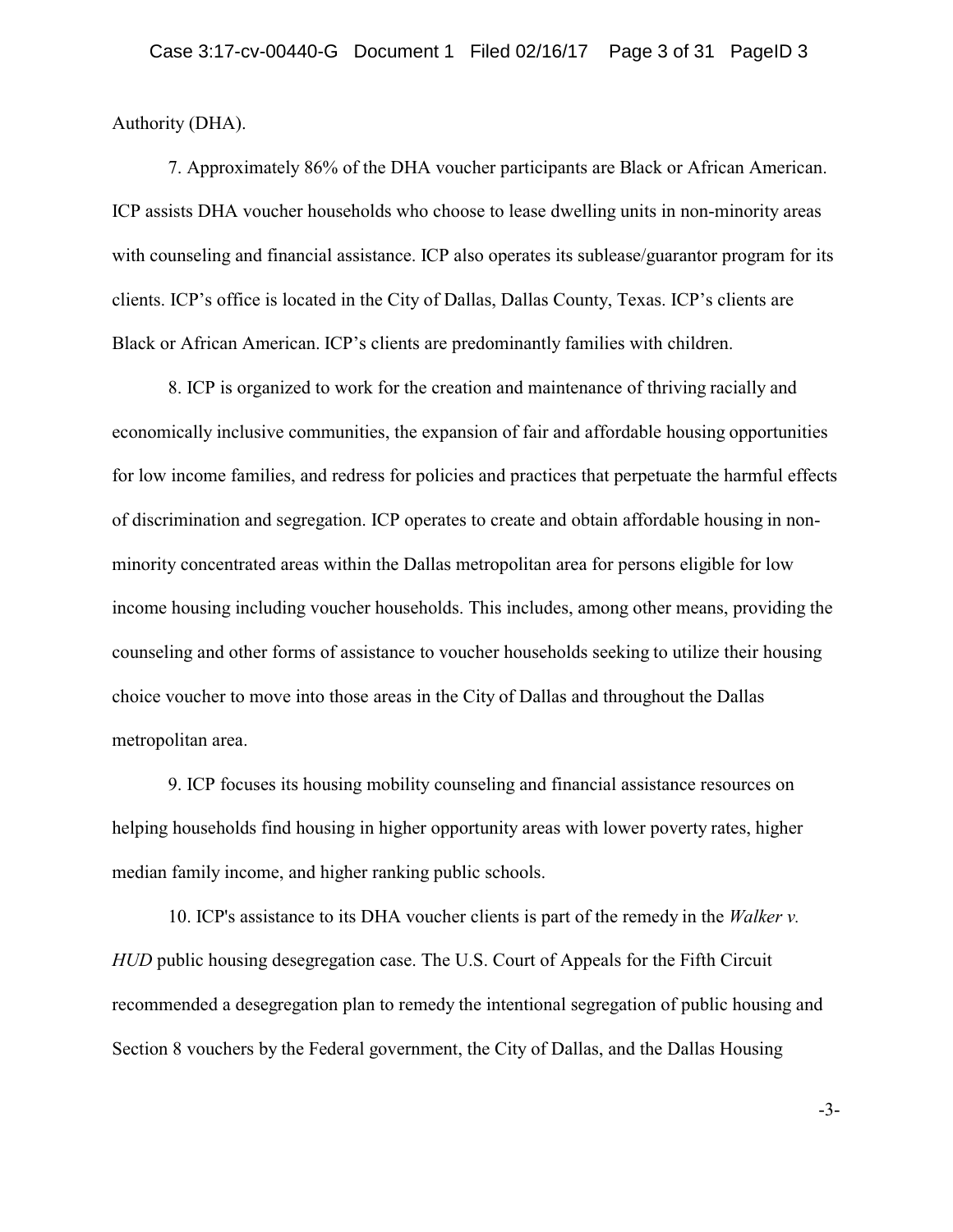Authority. The plan included a housing voucher mobility program. The Fifth Circuit held that this remedy should include more vouchers and a vigorous mobility program that served the Black voucher households wishing to move out of the segregated areas. *Walker v. City of Mesquite*, 169 F.3d 973, 985, 987-988 (5th Cir. 1999), *cert. denied*, 528 U.S. 1131 (2000). The United States District Court adopted the housing mobility program as part of the remedy. ICP has been providing housing mobility services to its DHA voucher clients since 2005.

11. The housing mobility assistance given by ICP to all DHA voucher participants begins with providing mobility counseling information to the voucher participants as they attend DHA's mandatory voucher briefings. After the briefings, ICP provides additional mobility assistance as requested by the households who want to make and sustain a move to a high opportunity area. This help includes pre-move mobility counseling and related financial assistance. The housing mobility assistance also includes negotiating with landlords as necessary to obtain units in the eligible areas at rents that are affordable by the voucher households and eligible for the voucher subsidy. The financial assistance ICP provides to these households may include the payment of application fees and security deposits to assist households moving into housing that provides opportunities in non-predominantly minority, non-poverty concentrated areas. ICP can also make landlord incentive bonus payments to landlords in areas that provide housing opportunities in non-predominantly minority, non-poverty concentrated areas who agree to participate in DHA's voucher program. ICP makes these payments when it determines that such incentives are necessary to secure housing for the voucher households. For example, ICP may provide a reasonable bonus payment to a landlord if it is necessary to obtain a rent concession in order for a unit to be eligible for voucher assistance at a rent affordable to the family or if the bonus payment

-4-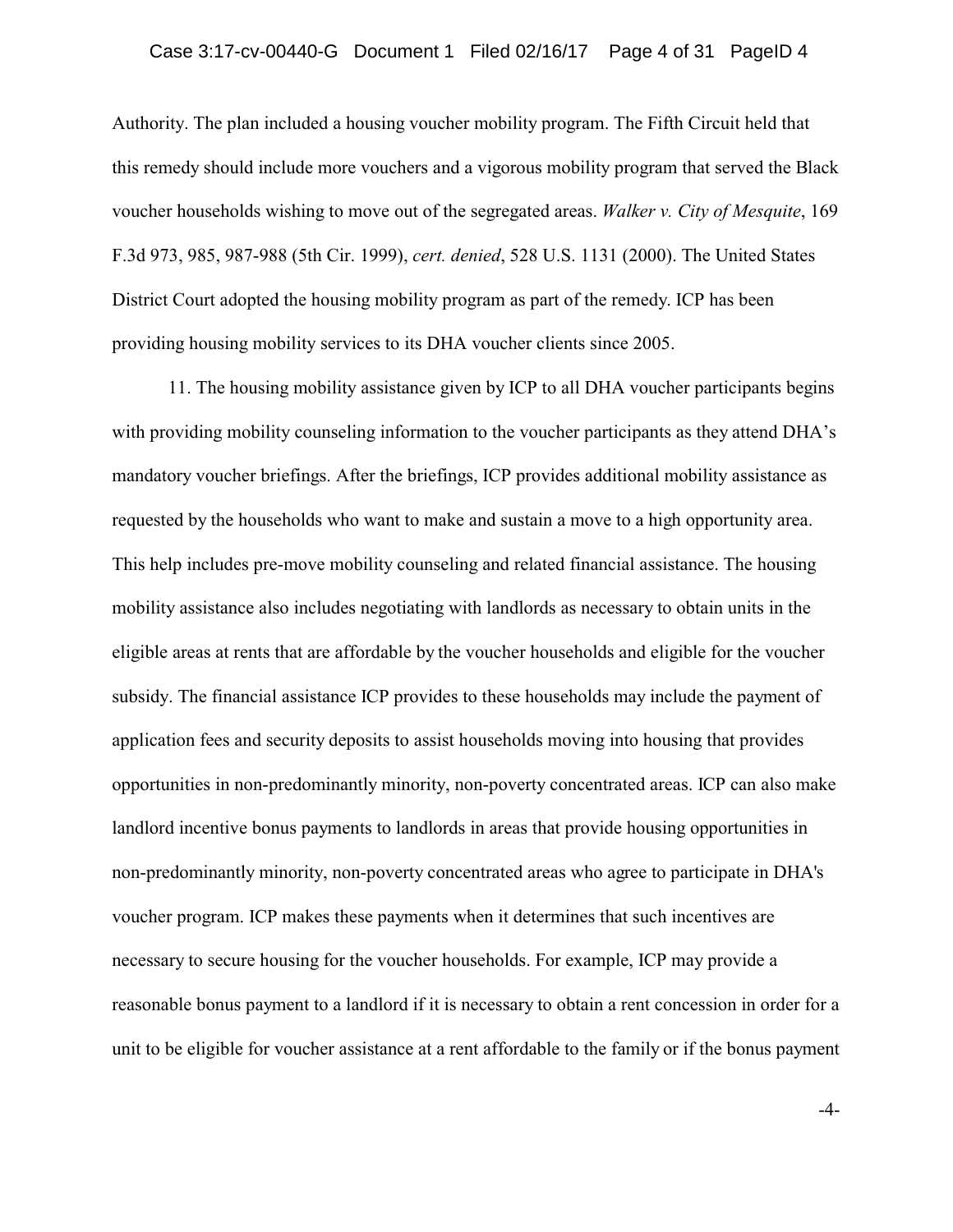is necessary to convince a landlord to participate in DHA's voucher program.

12. ICP also offers landlords in high opportunity areas the option of contracting with ICP to serve either as a guarantor for DHA voucher households or as the sublessor for DHA voucher households. Each of these contractual alternatives may include a landlord incentive bonus paid by ICP.

13. ICP obtained a change in the Fair Market Rents in the Dallas area as a result of litigation against HUD. For the last six years, HUD has set voucher rents by Zip Code in the Dallas area. These changes increased the number of multifamily units that were available at market rents to voucher holders in White non-Hispanic Zip Codes. The higher Zip Code rents eliminated one of the reasons that has been asserted by multifamily landlords for their policy of refusing to rent to voucher households.

### **Additional facts on Standing**

14. A City of Dallas ordinance prohibiting discrimination against voucher households would make more units in majority White non-Hispanic areas available for ICP's clients. The increased number of units would reduce the ICP financial costs and the ICP's counselors' time spent on a per client basis to obtain units in those areas. The increased number of units would reduce the ICP resources expended on unsuccessful attempts by ICP's clients to obtain voucher units outside of racially concentrated areas of high poverty.

15. ICP has a close, essentially representative relationship with its clients. It acts as their agent in locating integrated rental housing and negotiating housing terms. ICP acts as the clients' representative in advocacy involving individual matters with the housing authority. It also acts as the clients' representatives in advocacy involving institutional issues such as the amount of the

-5-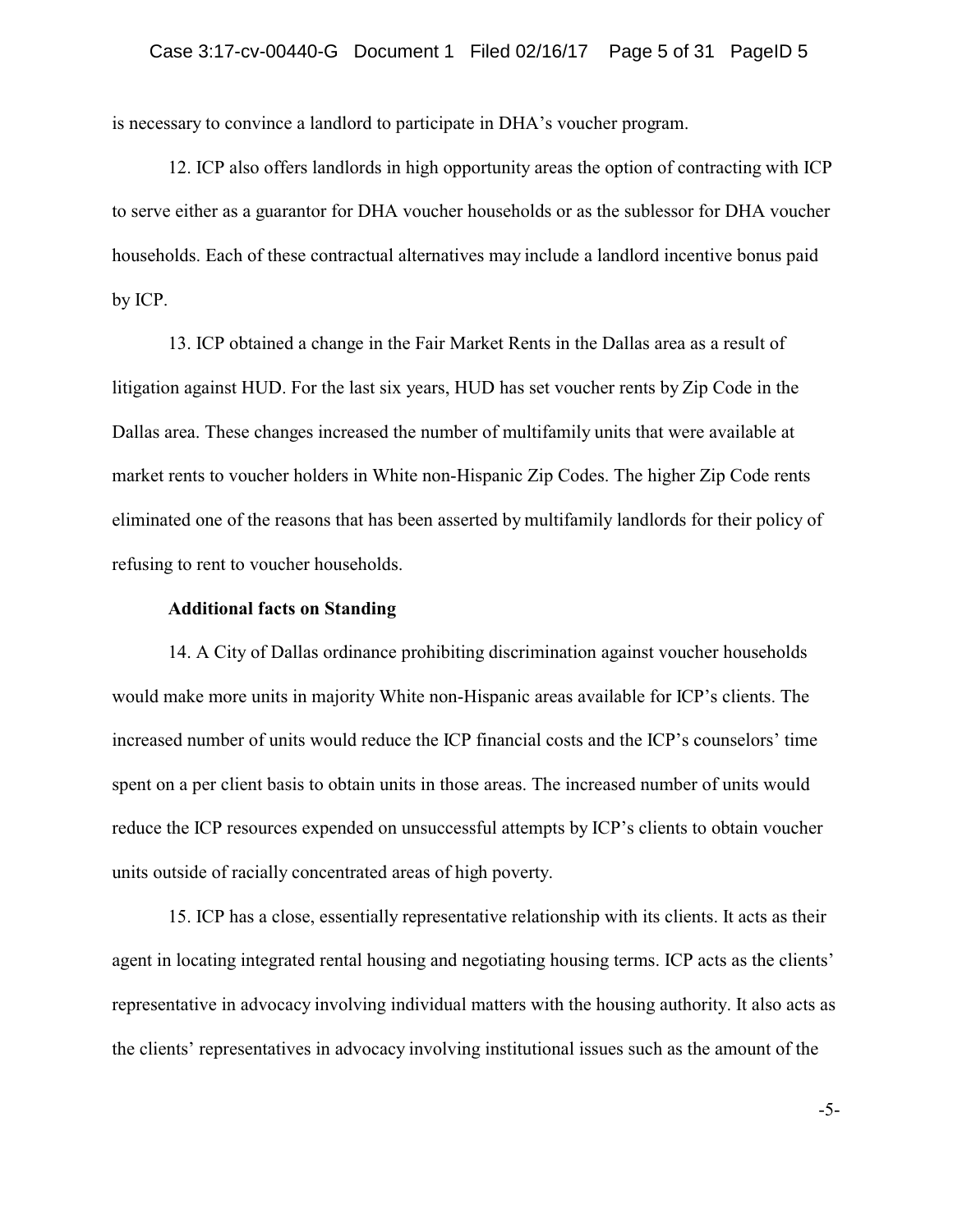### Case 3:17-cv-00440-G Document 1 Filed 02/16/17 Page 6 of 31 PageID 6

fair market rent that can be paid in the Housing Choice Voucher Program. ICP is an integral part of its clients' exercise of their housing-related protections under the civil rights laws. ICP's actions assisting its clients in obtaining racially integrated housing is within the zone of interests of the Fair Housing Act.

16. ICP meets the Fair Housing Act definition of an aggrieved person. 42 U.S.C. § 3602(i). ICP has been injured by Defendants' discriminatory housing practices.

17. ICP's mission is directly connected to the provision of racially integrated housing opportunities and the elimination of racial segregation. The creation of racially integrated housing opportunities and the elimination of racial segregation are purposes of the Fair Housing Act, 42 U.S.C. § 3601.

18. But for the Statute, the City of Dallas would have passed an ordinance prohibiting discrimination against renting to voucher households.

### **Defendant**

19. Defendant Governor Greg Abbott is sued in his official capacity as Governor of the State of Texas. Governor Abbott is the chief executive officer of the State of Texas and whose official duties include causing the laws to be faithfully executed.

### **Chronology**

20. The City of Dallas is required to formally consider enactment of an ordinance prohibiting voucher discrimination. The City is required to do so because of its Voluntary Compliance Agreement with the U.S. Department of Housing and Urban Development (HUD).The Voluntary Compliance Agreement was signed to resolve the U.S. Department of Housing and Urban Development finding that the City of Dallas had violated Title VI of the

-6-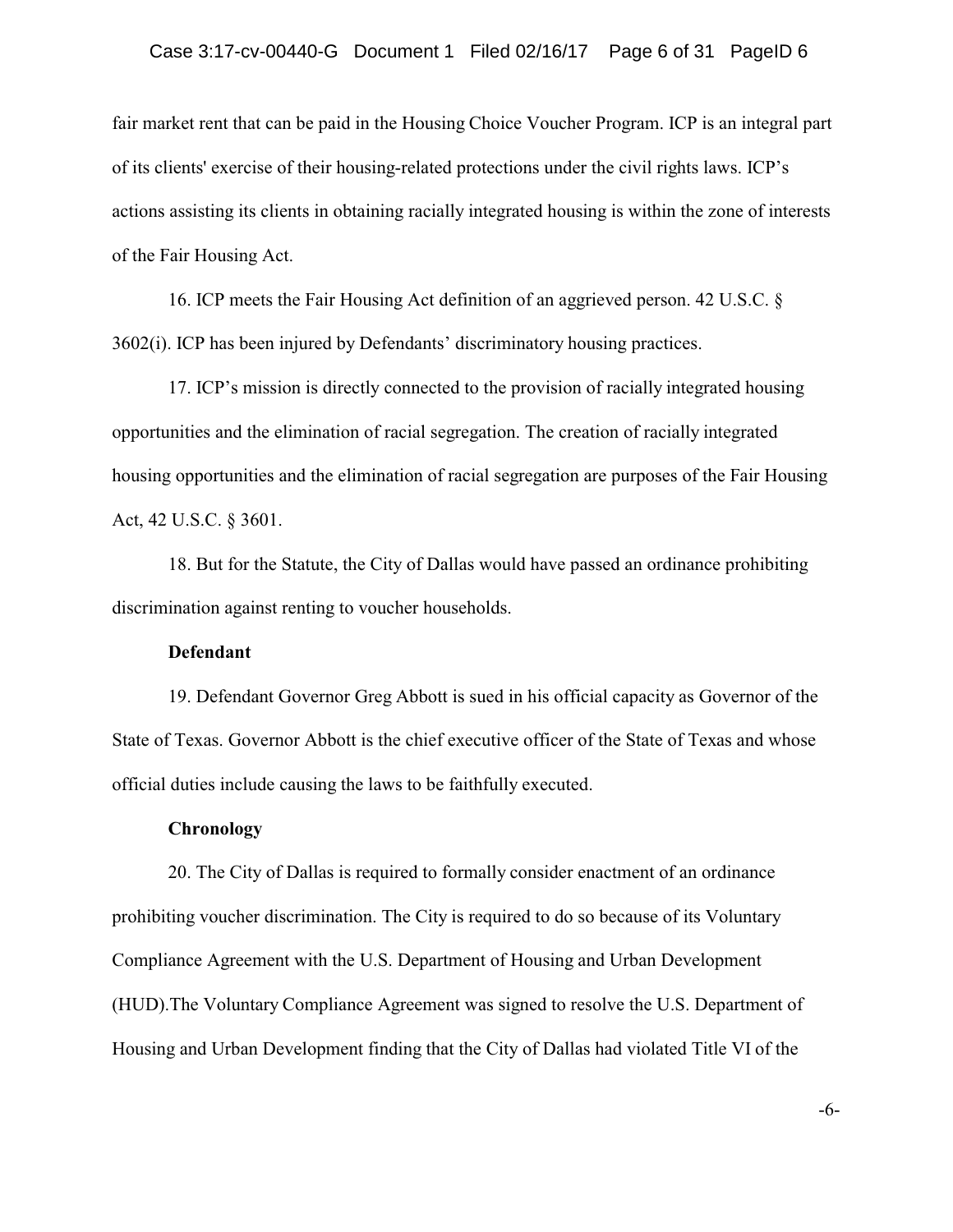Civil Rights Act of 1964 by, in part, allowing private developers to prohibit the use of vouchers at City assisted projects. HUD, Findings, pages 19 - 20. As part of the remedy for this finding, the Voluntary Compliance Agreement states, in part:

> 2. The City Manager and City Attorney will formally introduce to the Dallas city council for a public meeting and adoption an ordinance prohibiting source of income discrimination, including discrimination against Housing Choice Voucher holders. The proposed ordinance shall provide for administrative enforcement with damages and penalties for noncompliance if permitted by Texas law. The parties agree that Settlement Action 2 shall be complete when the Dallas city council formally convenes to publicly consider adoption of such an ordinance. In order to verify such completion to HUD, the City shall submit to Gary Sweeney a copy of the public record reflecting the city council's consideration and action on such an ordinance.

21. The Voluntary Compliance Agreement was signed on November 5, 2014. The

legislation that resulted in the Statute was filed the next month on December 19, 2014.

22. When the City of Dallas passed an amendment to its Fair Housing Ordinance on October 26, 2016, it took the Statute into account and specifically deferred to the Statute's limitations on voucher discrimination. The City Ordinance does not prohibit voucher discrimination. City of Dallas Code Sec. 20A- 3 (21).

23. The City of Austin amended its Fair Housing Ordinance to protect voucher holders from discrimination in the rental or sale of housing on December 11, 2014. The stated purpose was to provide a remedy for the concentration of voucher households in only a few parts of the City. The unwillingness of landlords to rent to voucher holders was cited as a cause of the concentration. When the Austin City Council directed its City Manager to prepare the ordinance, it specifically did so as part of the City's federal obligation to affirmatively further fair housing. The Austin Ordinance amended the City's fair housing code to prohibit landlords from refusing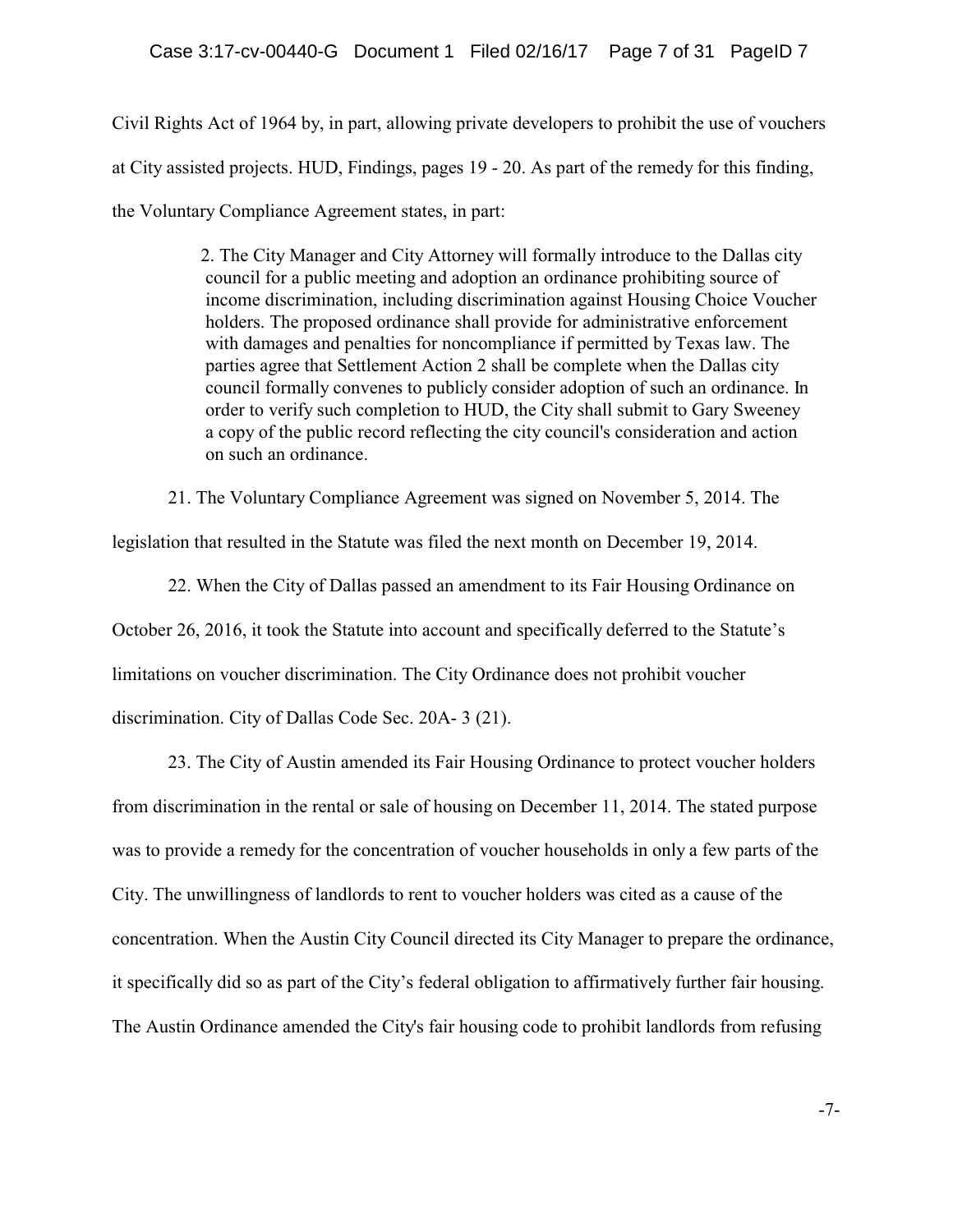to rent to prospective tenants on the basis of "source of income," which was defined to include "housing vouchers and other subsidies provided by government or non-governmental entities." Thus, under Austin's ordinance, if a person was otherwise qualified to rent a property, the landlord could not reject that person because part of that person's rent would be paid with a Housing Choice Voucher. The Austin Apartment Association filed a lawsuit challenging the Austin ordinance on December 12, 2014. A week later, S.B. 267, the bill that became Tex. Local Gov't Code § 250.007, was filed for consideration in the January 2015 Texas legislative session.

24. The Statute states, in part:

Except as provided by this section, a municipality or county may not adopt or enforce an ordinance or regulation that prohibits an owner, lessee, sublessee, assignee, managing agent, or other person having the right to lease, sublease, or rent a housing accommodation from refusing to lease or rent the housing accommodation to a person because the person's lawful source of income to pay rent includes funding from a federal housing assistance program. Tex. Local Gov't Code § 250.007.

25. The legislative record contains statements by State legislators explicitly taking the City of Dallas obligation to consider a voucher discrimination ordinance and the City of Austin enactment of such an ordinance into consideration as factors supporting the enactment of the Statute.

26. After the Statute was enacted, the City of Dallas drafted and considered an ordinance prohibiting voucher discrimination. The City of Dallas City Council simultaneously considered two versions of the ordinance. One version prohibited voucher discrimination. The second version did not. The City Council members acknowledged that the Statute controlled as a matter of law and prohibited enactment of an ordinance prohibiting voucher discrimination. The version prohibiting voucher discrimination was not adopted by the City of Dallas.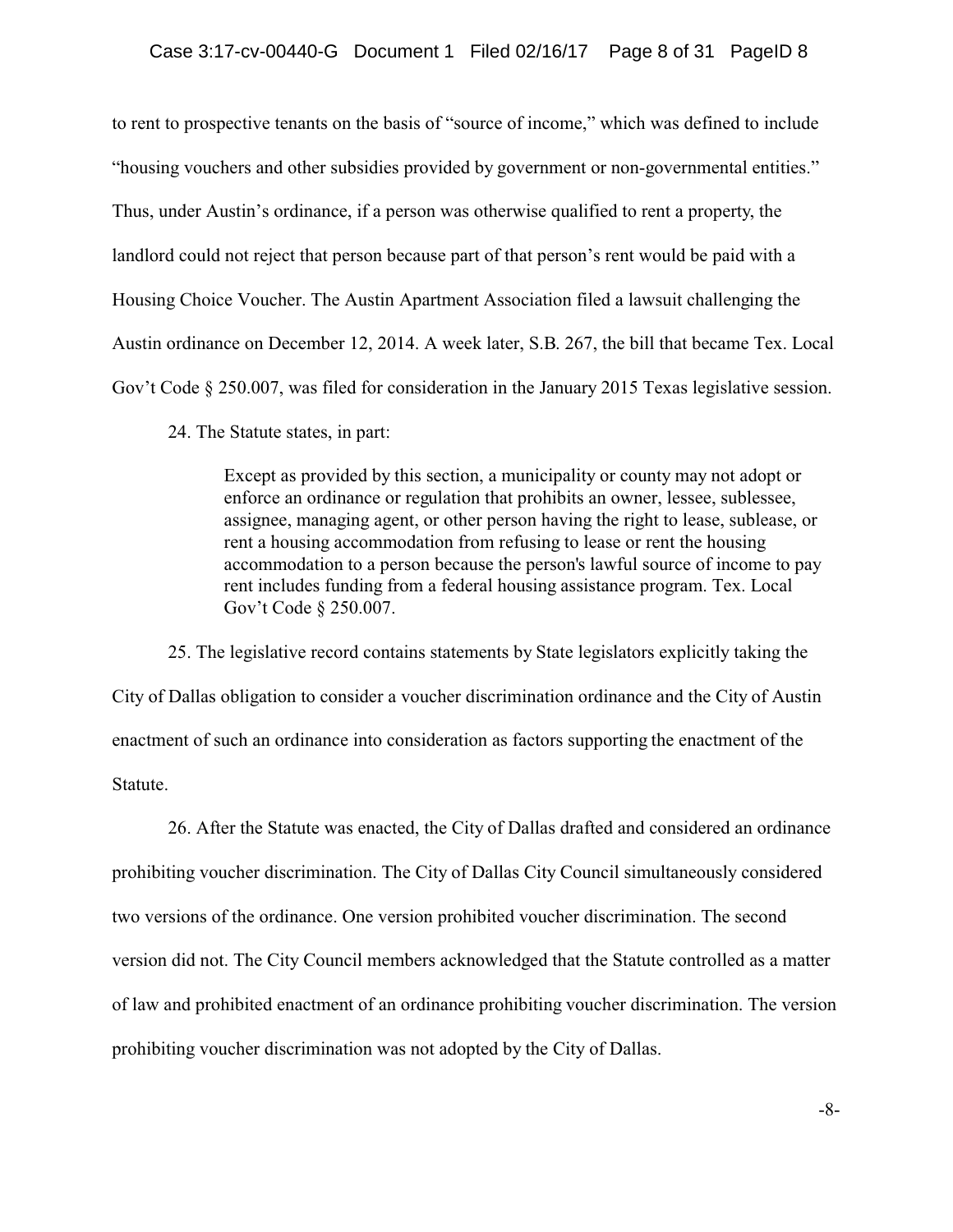27. The ordinance enacted by the City of Dallas prohibits housing discrimination based

on all sources of income "except as prohibited" by the Statute.

SOURCE OF INCOME means lawful, regular, and verifiable income from whatever source derived (including housing vouchers and other subsidies provided by government or non-governmental entities, child support, or spousal maintenance), except as prohibited by Texas Local Government Code, Section 250.007, as amended. City of Dallas Code Sec. 20A- 3 (21).

"SEC. 20A-4. DISCRIMINATORY HOUSING PRACTICES. (a) A person commits an offense if he, because of race, color, sex, religion, handicap, familial status, [or] national origin, or source of income:

(1) refuses to negotiate with a person for the sale or rental of a housing accommodation or otherwise denies or makes unavailable a housing accommodation to a person;

(2) refuses to sell or rent, or otherwise makes unavailable, a housing accommodation to another person after the other person makes an offer to buy or rent the accommodation; or

(3) discriminates against a person in the terms, conditions, or privileges of, or in providing a service or facility in connection with, the sale or rental of a housing accommodation. City of Dallas Code Sec. 20A- 4 (a).

28. The Statute prohibits protection only for persons whose lawful source of income to

pay rent includes funding from a federal housing assistance program. Tex. Local Gov't Code §

250.007.

29. Ordinances and laws prohibiting discrimination against voucher participants lessen

racial segregation and make more units available in White non-Hispanic areas to Black families

using vouchers. If the City of Dallas passed a voucher protection law, landlord compliance with

the law would make available more units that can be rented at voucher program rents in majority

White non-Hispanic areas.

30. In addition to the City of Dallas, other municipalities and counties in the Dallas area

are subject to the federal Community Development Block Grant statutory duty to affirmatively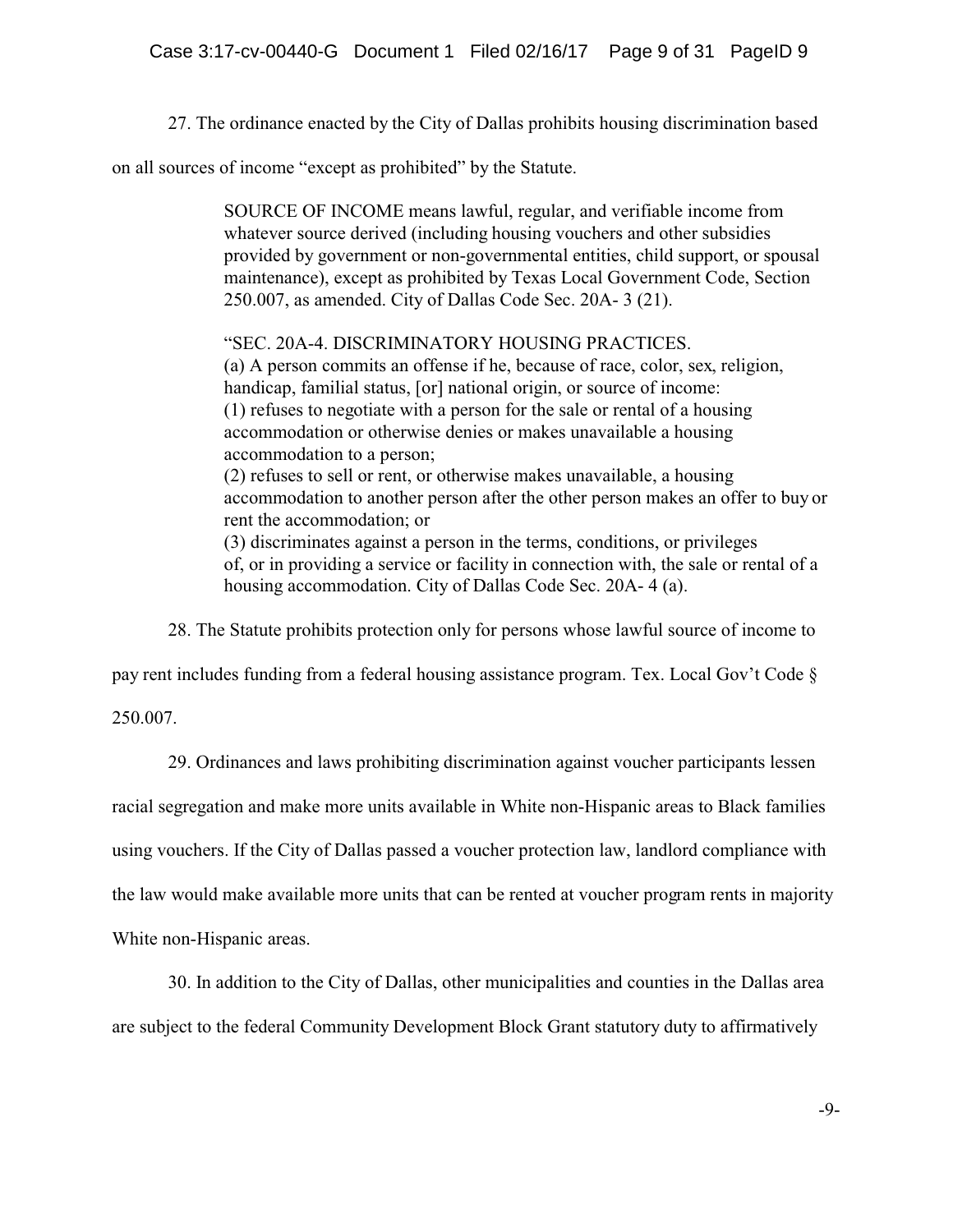further fair housing. If any of these jurisdictions enacted voucher protection ordinances, landlord compliance with such ordinances would make available more units that can be rented at voucher program rents in majority White non-Hispanic locations in the Dallas area.

# **The Statute violates the disparate treatment standard under the Equal Protection Clause of the 14th Amendment to the U.S. Constitution by intentionally singling out a racially identifiable Black or African American group for unequal treatment.**

31. The intent of the State is to single out a racially identifiable Black group - voucher holders - for injury. The intent is proven by the circumstances giving rise to the Statute and the stark pattern of the consequences of the Statute.

32. The Statute singles out only one group's source of income - those whose "source of income to pay rent includes funding from a federal housing assistance program." Tex. Loc. Gov't Code § 250.007. The principal federal rental housing assistance program that is covered by the Statute is the federal Housing Choice Voucher program. The group singled out by the Statute for disadvantage, voucher holders, is, in the City of Dallas, 87% Black or African American. The group is 6% White non-Hispanic in the City of Dallas. 81% of the voucher holders in the Dallas metropolitan area are Black or African American. Only 10% of the voucher holders in the Dallas metropolitan area are White non-Hispanic. The singling out of the voucher participants is unexplainable on grounds other than race of the voucher tenants, Black or African-American.

33. The voucher program is publicly known to be predominantly Black. The households participating in the voucher program are subjected to various negative racial stereotypes. One example of the stereotyped perception is the 2015 incident involving Black guests at a McKinney neighborhood pool. White residents taunted the Blacks as being "Section 8" and told them to leave the pool and the neighborhood and go back to their "Section 8" homes.

-10-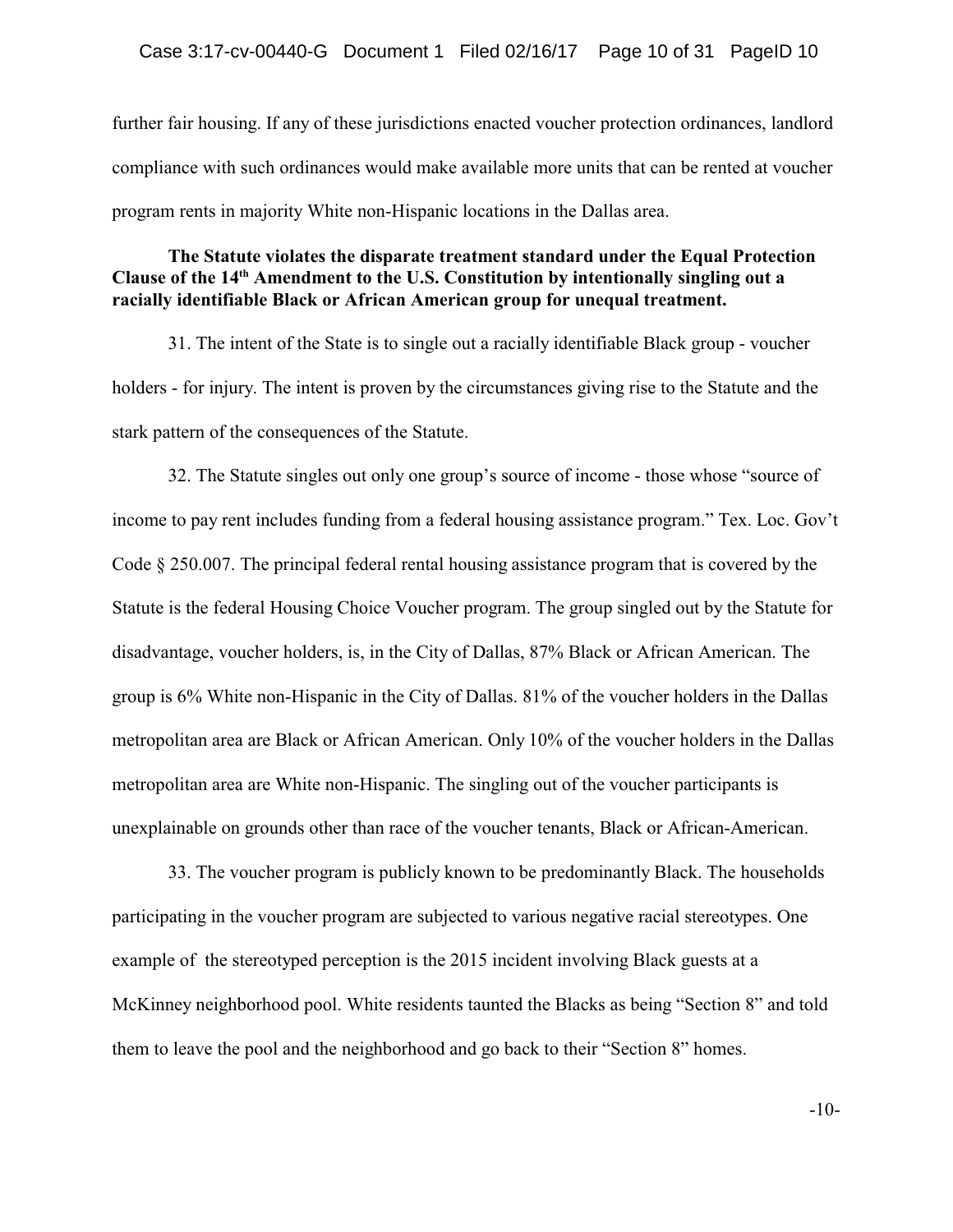### Case 3:17-cv-00440-G Document 1 Filed 02/16/17 Page 11 of 31 PageID 11

34. The group singled out by the Statute for disadvantage, voucher holders, is, in the Dallas area, segregated into predominantly minority, low income, high poverty census tracts, with low ranking schools, and marked by conditions of slum and blight and located in the City of Dallas. The group singled out by the Statute for advantage is landlords of multifamily complexes in predominantly White non-Hispanic areas who will continue to rent to a disproportionately large percentage of White tenants and a disproportionately small percentage of Black renters. The Statute makes housing unavailable because of race.

35. The Statute outlaws municipal protection for only one group and that group - voucher holders - is predominantly Black. The Statute does not prohibit the municipal protection for various groups that are not racially identifiable. Texas cities have passed ordinances that include other protections not found in the Fair Housing Act. For example, the City of Austin prohibits landlords from discriminating on the basis of student status, marital status, sexual orientation, gender identity, and age.<sup>1</sup> The City of Dallas prohibits housing discrimination based on "sexual orientation or gender identity and expression."<sup>2</sup> Groups classified by student status, marital status, sexual orientation, gender identity, and age are not disproportionately of any race.

36. The only group of voucher holders that the Statute allows municipalities to protect are military veterans. Tex. Local Gov't Code § 250.007 (b). This group is substantially more White non-Hispanic than the general population of vouchers. Military veterans in the State of Texas and in the Dallas metropolitan area are predominantly White non-Hispanic. 67% of the veterans in

<sup>1</sup> Austin City Code, § 5-1-51 - DISCRIMINATION IN SALE OR RENTAL OF HOUSING.

<sup>2</sup> Dallas City Code § 46-7

-11-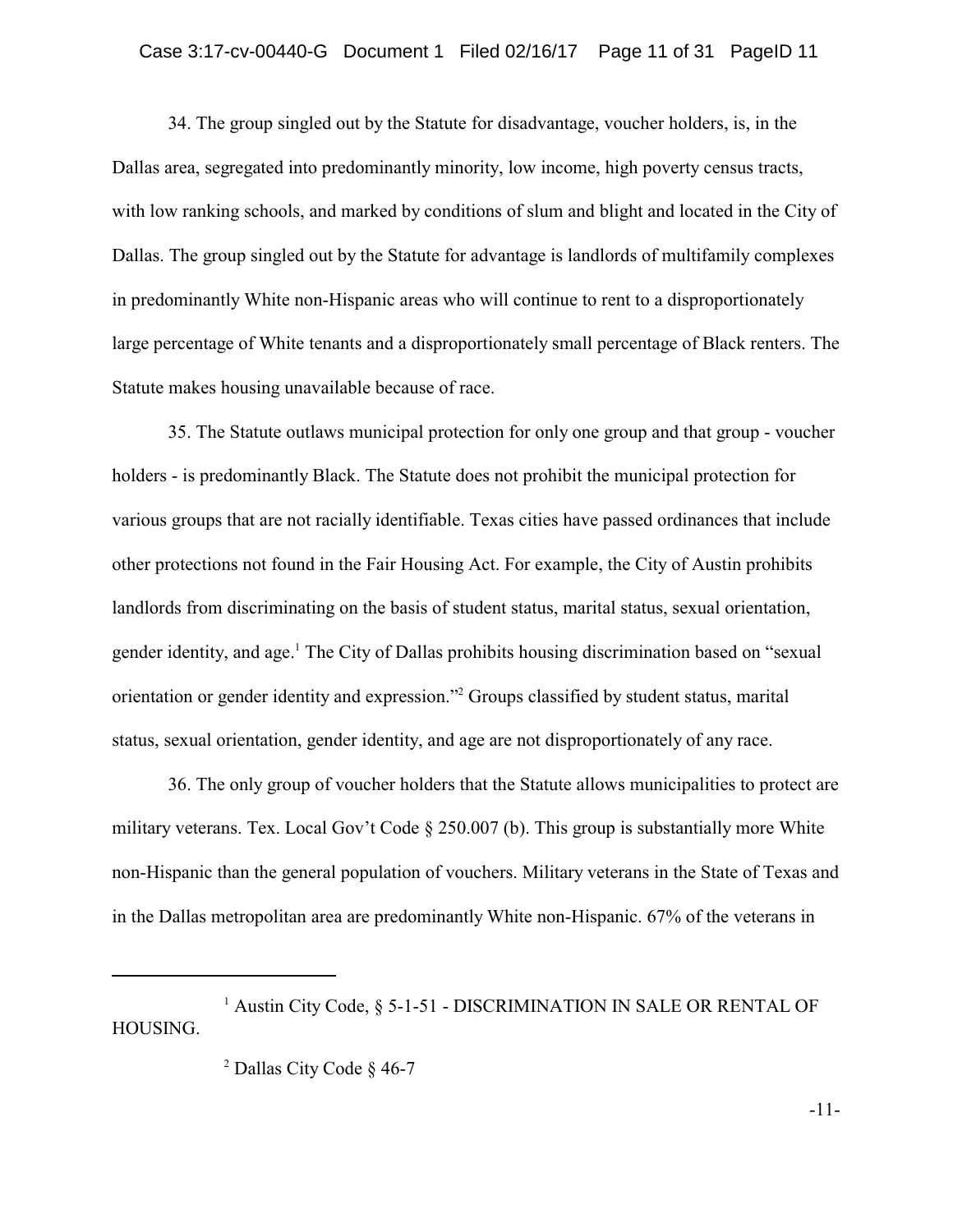the State are White non-Hispanic, 13% are Black. 70% of the veterans in the Dallas metropolitan area White non-Hispanic, 18% are Black. The Dallas Housing Authority vouchers specifically set aside for military veterans are used by a 22% White non-Hispanic population. This is over three times the percentage of all vouchers used by White non-Hispanic DHA voucher holders, 6%.

**The evidence proves disparate treatment, the presence of intent to perpetuate racial segregation, and the presence of intent to disadvantage a predominantly Black group in violation of 42 U.S.C. § 3604(a) and the Equal Protection Clause of the 14th Amendment to the U.S. Constitution.**

37. The circumstances of the enactment and the consequences of the Statute considered with the additional circumstantial evidence prove racial purpose to perpetuate racial segregation and to disadvantage a predominantly Black group. *Village of Arlington Heights v. Metropolitan Housing Development Corp*. 429 U.S. 252, 266-268 (1977) articulates the framework for the inquiry into discriminatory intent that is relevant to this case. The facts pleaded are consistent with this framework and with the disparate treatment proof framework.

# **The Statute has the effect of perpetuating racial segregation and singling out a disproportionately Black group for adverse treatment.**

38. The predominantly Black Dallas area voucher households are concentrated in minority areas of the City of Dallas. The census tracts in the Dallas metropolitan area with housing vouchers are, on average, 74% minority. The voucher households are racially segregated into census tracts that are also low income and high poverty areas marked by conditions of slum and blight.

39. Ordinances and laws prohibiting discrimination against voucher participants lessen racial segregation and make more units available in White non-Hispanic areas to Black families using vouchers. This result is caused by the racially segregated location of rental units operated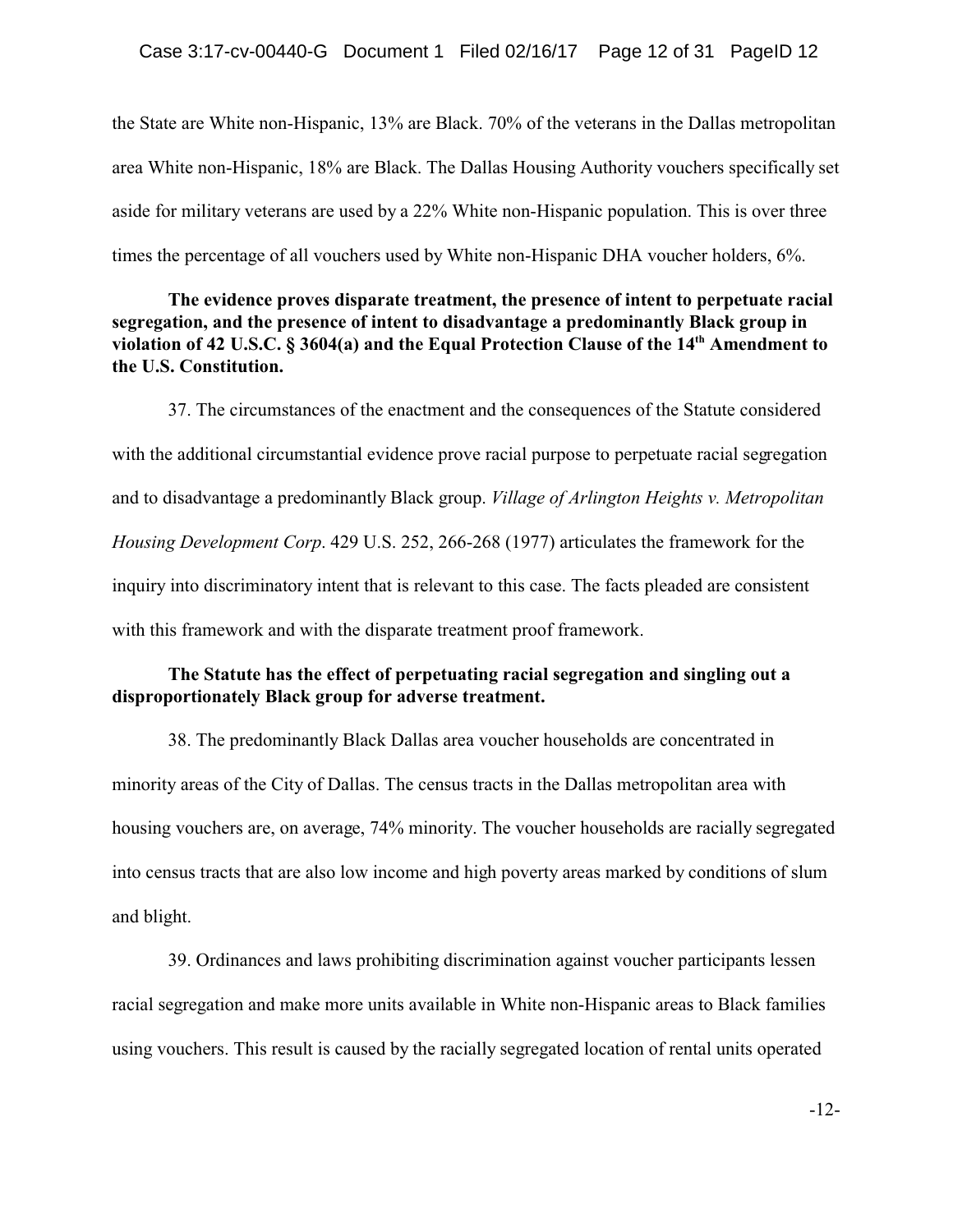by landlords that do not discriminate against voucher households because of their status as participants in the voucher program. The multifamily landlords with units that can be rented at voucher program rents and that do rent to voucher households are disproportionately located in predominantly minority areas. The multifamily landlords with units that can be rented at voucher program rents and that do discriminate against voucher households because of their status as voucher participants are disproportionately located in majority White non-Hispanic areas. If the City of Dallas passed a voucher protection law and there was landlord compliance with such a law, there would be more units that can be rented available in majority White non-Hispanic areas. If additional municipalities and counties in the Dallas area passed a voucher protection law, additional units would be made available assuming landlord compliance with such a law.

40. The State of Texas passed the challenged Statute to outlaw ordinances protecting voucher households from discrimination. The Statute permits multifamily landlords to deny housing to voucher tenants who can pay the rent, satisfy the tenant selection criteria, and for whom there are no legitimate business reasons to reject. By permitting the multifamily landlords in White non-Hispanic areas to discriminate solely on the basis of participation in the voucher program, the Statute permits the exclusion of the predominantly Black voucher households from White Non-Hispanic areas and causes the resulting perpetuation of racial segregation.

41. Another discriminatory effect of the Statute is the singling out a disproportionately Black group - voucher households - for adverse treatment. Voucher holders in the City of Dallas are 87% Black or African American. The group is 6% White non-Hispanic in the City of Dallas. 81% of the voucher holders in the Dallas metropolitan area are Black or African American. 10% of the voucher holders in the Dallas metropolitan area are White non-Hispanic. This group and

-13-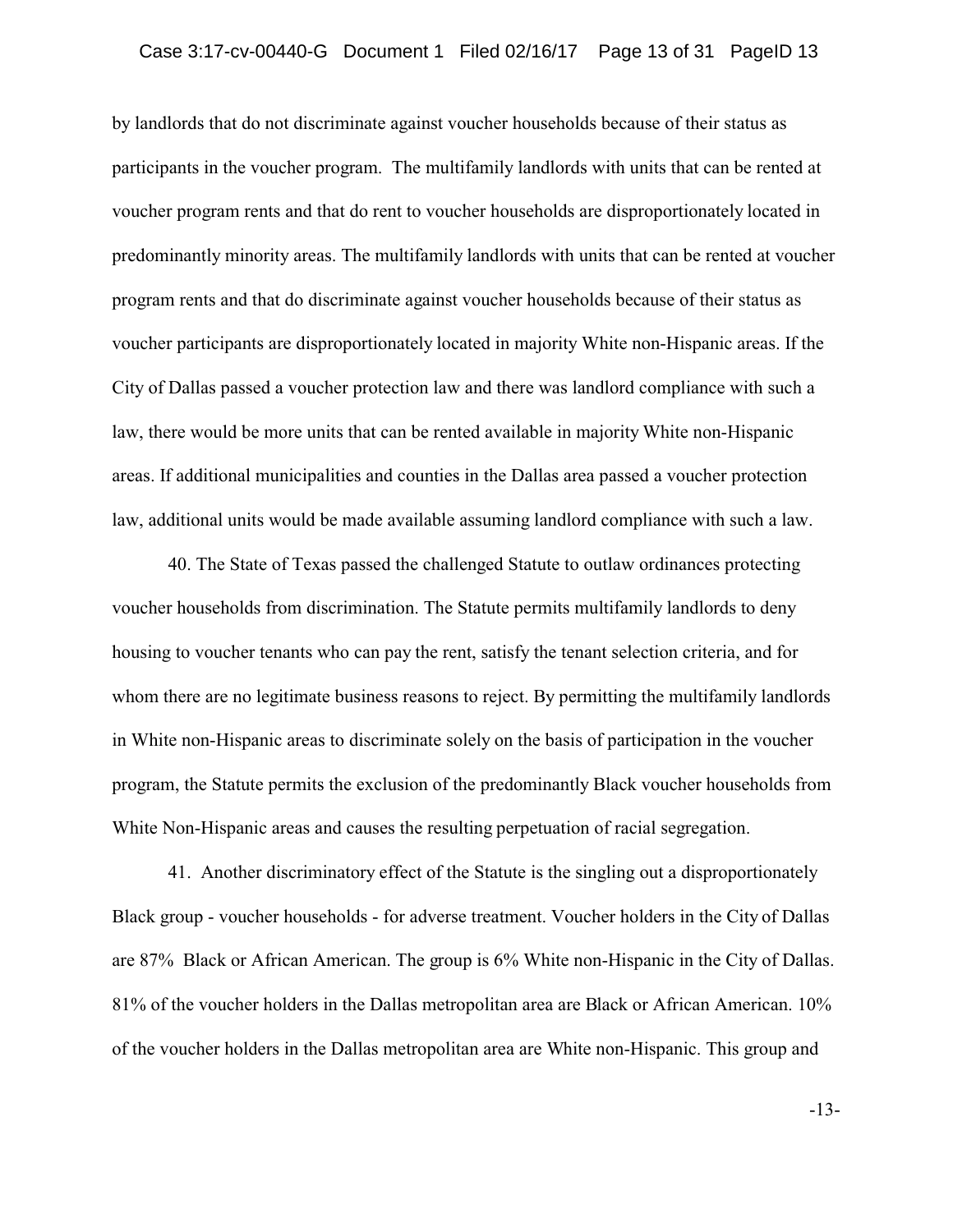this group alone are denied municipal protection from housing discrimination based on membership in the group. Municipal governments are not forbidden to pass laws protecting students and other non-racially identifiable groups.

# **The sequence of events leading to the decision reveals evidence of disparate treatment.**

42. The sequence of events leading up to the enactment of the Statute was the City of Dallas and the City of Austin attempting to prohibit housing discrimination against voucher households. Both cities were acting at least in part to prevent housing discrimination with racially discriminatory effects. The suspect sequence is evidence of disparate treatment.

43. The City of Dallas signed a Voluntary Compliance Agreement with HUD on November 5, 2014. The agreement required the City to consider enacting an ordinance protecting voucher households from housing discrimination as part of the remedy for the City's violation of Title VI of the 1964 Civil Rights Act. The specific violation to be remedied was the City allowing private developers to prohibit the use of vouchers at City assisted projects. HUD, November 22, 2013 Letter of Findings of Non Compliance with Title VI, pages 19 - 21. The legislation that resulted in the Statute was filed the next month on December 19, 2014.

44. The City of Austin amended its Fair Housing Ordinance to protect voucher holders from discrimination in the rental or sale of housing on December 11, 2014. The stated purpose was to provide a remedy for the concentration of voucher households in only a few parts of the City. The unwillingness of landlords to rent to voucher holders was cited as a cause of the concentration. With the voucher protection ordinance, Austin intended to comply with its federal statutory obligation to affirmatively further fair housing in its housing programs. The Austin

-14-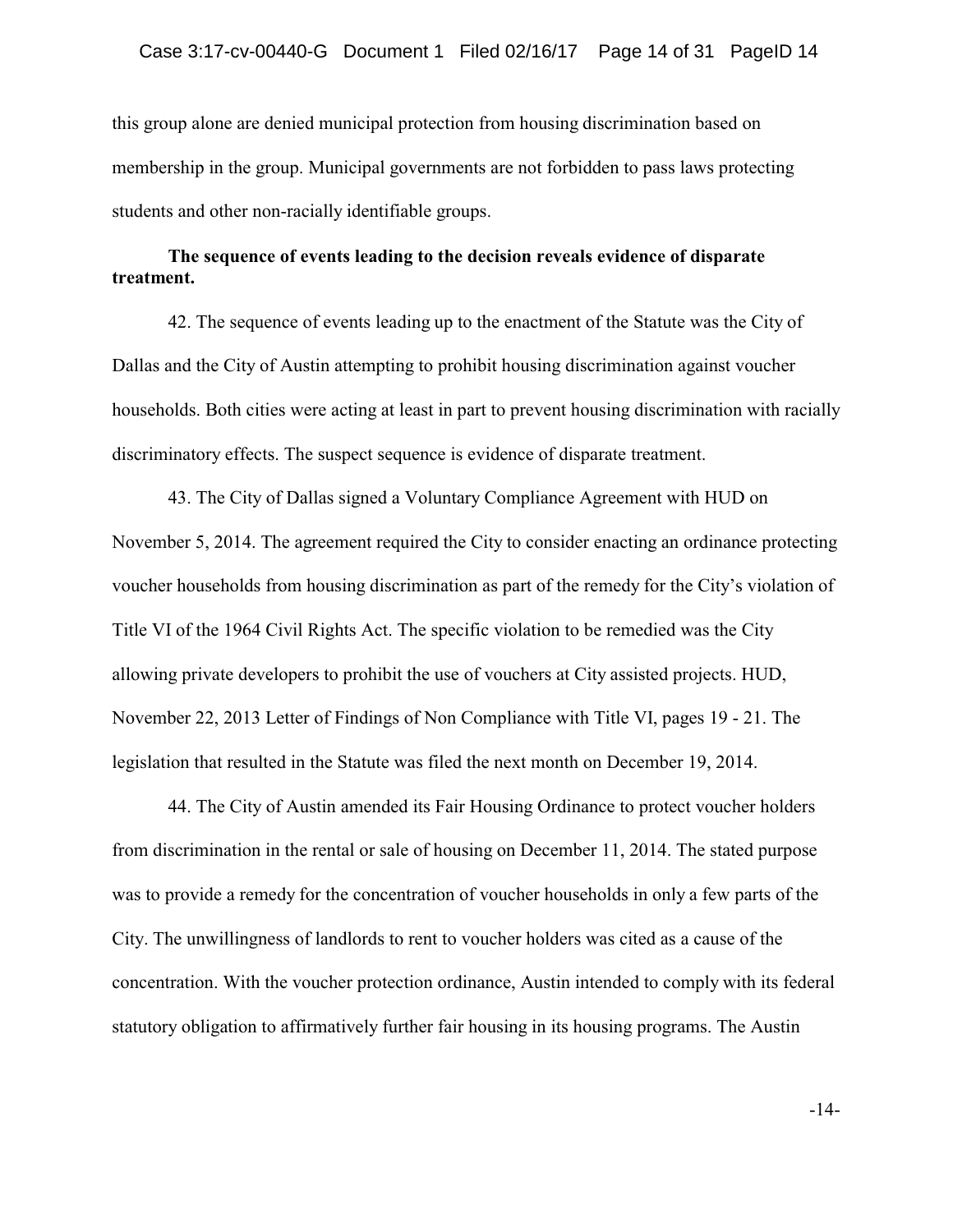Apartment Association filed a lawsuit challenging the ordinance on December 12, 2014. A week later, S.B. 267, the bill that became Tex. Local Gov't Code § 250.007, was filed for consideration in the January 2015 Texas legislative session.

45. The City of Austin had previously amended its municipal fair housing ordinances to include protections for non-racially identifiable characteristics including student status, marital status, sexual orientation, gender identity, and age. These changes took place from 1982 through 2004. The Texas legislature took no action to outlaw these changes.

46. The difference in treatment by the Legislature between the racially identifiable group voucher holders - and the various non-racially identifiable groups given protection from discrimination is evidence of disparate treatment on the basis of race.

# **The standards requiring the State to avoid actions that perpetuate racial segregation rather than integrate would have been expected to leave the municipal authority to ban voucher discrimination intact.**

47. The departures from substantive standards that would have been expected to lead to a decision contrary to the one reached - banning municipal protection from discrimination against voucher households - are evidence of intentional segregation and discrimination.

48. The State of Texas has the constitutional obligation to avoid deliberate, willful, and purposeful actions that perpetuate racial segregation. Part of this obligation is to determine whether its actions do perpetuate racial segregation and if so, avoid those actions.

49. The State of Texas has accepted millions of dollars in federal Community Development Block Grant funding from the U.S. Department of Housing and Urban Development. In order to receive these funds, State officials certify that the State will affirmatively further fair housing in its housing and urban development related activities. The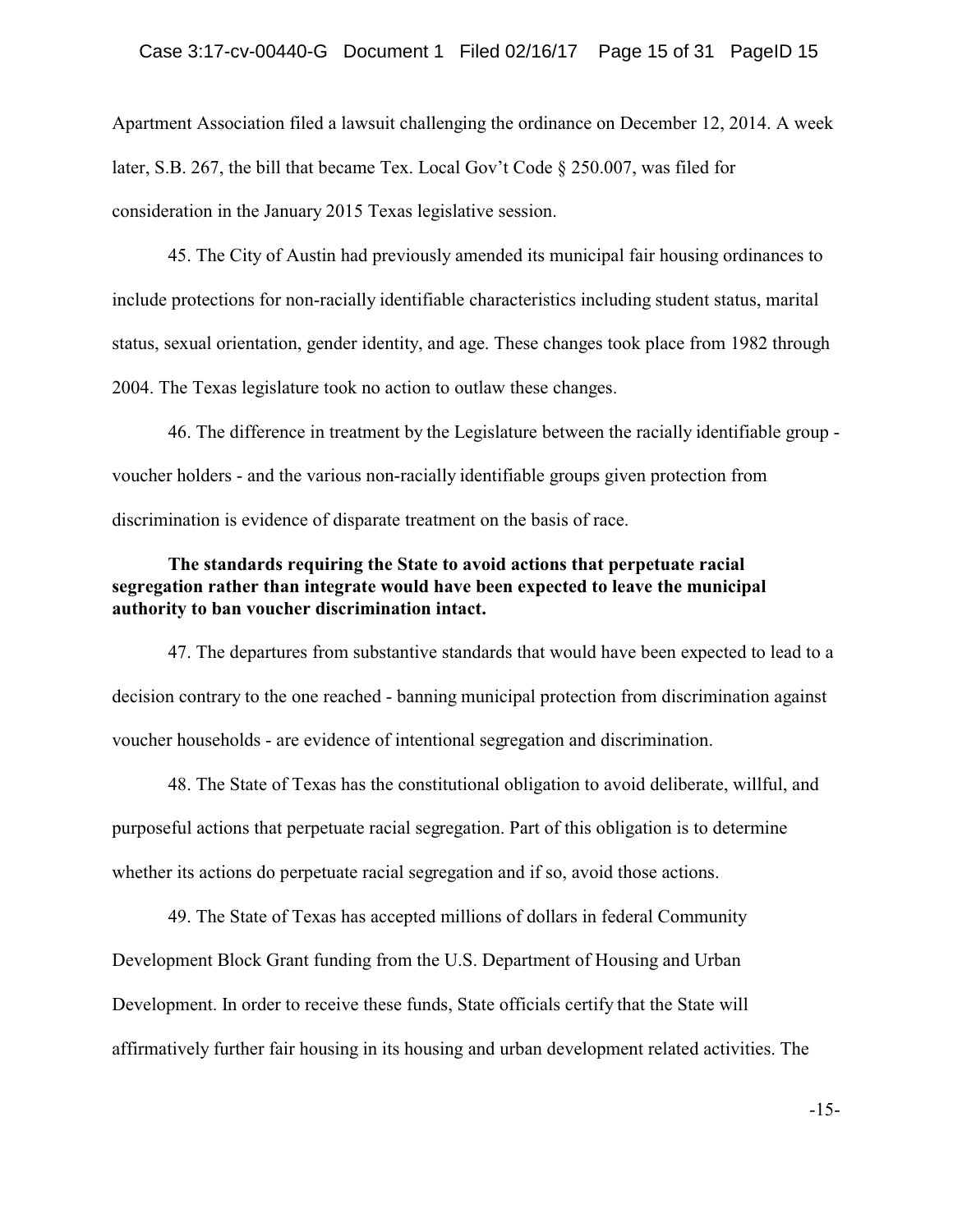obligation requires the State to, at a minimum, have an institutionalized method to determine whether its housing and urban development related actions are perpetuating racial segregation. If inquiry shows that the State is perpetuating racial segregation, Texas would be expected to avoid the discriminatory action in order to affirmatively further fair housing.

50. The State's Analysis of Impediments to Fair Housing documents the existing racial segregation of housing vouchers in urban areas of the State. The Analysis of Impediments states that private landlord discrimination is a causal factor for the concentration of vouchers in minority areas.

51. The State did not take either the constitutional obligation to avoid perpetuation of racial segregation or the Fair Housing Act obligation to avoid perpetuation of racial segregation into account when it enacted the Statute.

52. The State's failure to take these obligations into account was not inadvertent or unknowing behavior. The State has forbidden landlord discrimination against voucher households when necessary to affirmatively further fair housing. In order to continue to receive federal funding for disaster recovery, the State of Texas imposed the obligation to accept vouchers on all owners of affordable multifamily rental housing units and owners of 20 or more single family or duplex private rental housing units receiving federal assistance under the Hurricane Relief Program. The purpose of the requirement was to affirmatively further fair housing pursuant to a compliance agreement between the State and HUD.

53. The State failed to follow the federally required interest in affirmatively furthering fair housing in its housing and urban development related activities. Had it done so, the Statute would not have been enacted. The State failed to follow its interest in complying with its

-16-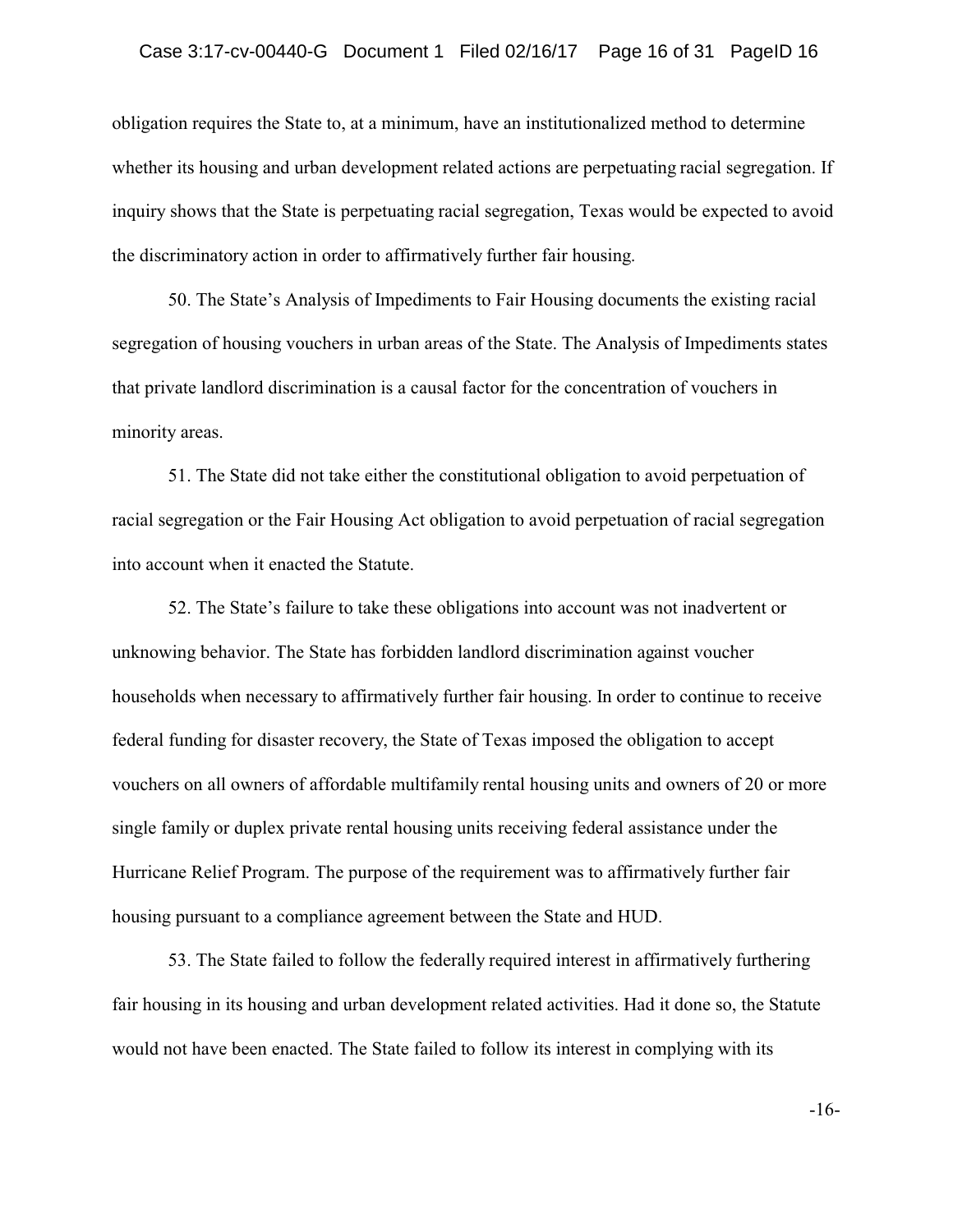constitutional duty to avoid involvement in perpetuation of racial segregation. Had it been serving this interest, the State would not have interfered with the City of Dallas' implementation of the remedy for the City's Title VI of the 1964 Civil Rights Act violations.

## **The facts prove a prima facie case of disparate treatment on the basis of race.**

54. ICP's voucher clients are predominantly Black. The City of Dallas became subject to a civil rights compliance agreement requiring the City to consider passing an ordinance making voucher discrimination illegal. The agreement was signed on November 5, 2014. ICP and its clients would have benefitted from the enactment of a City ordinance making voucher discrimination illegal because of the additional housing units that would have become available in majority White non-Hispanic areas.

55. The legislation introducing the Statute was submitted on December 19, 2014 and became effective September 1, 2015.

56. The Statute singles out a predominantly Black group - voucher households - for adverse treatment. The Statute has no effect on non-racially identifiable, non-Fair Housing Act protected characteristics that are protected from housing discrimination by municipal ordinances.

57. The Statute perpetuates racial segregation by outlawing municipal laws prohibiting voucher discrimination. These laws lessen racial segregation and make more units available in White Non-Hispanic areas to Black households using vouchers. The Statute prevents the operation of these laws and leaves the existing racial segregation in place.

58. The Statute prevents the City of Dallas from enacting the ordinance making voucher discrimination illegal which denies ICP and its clients the benefit of the units that such an ordinance would have made available to voucher participants.

-17-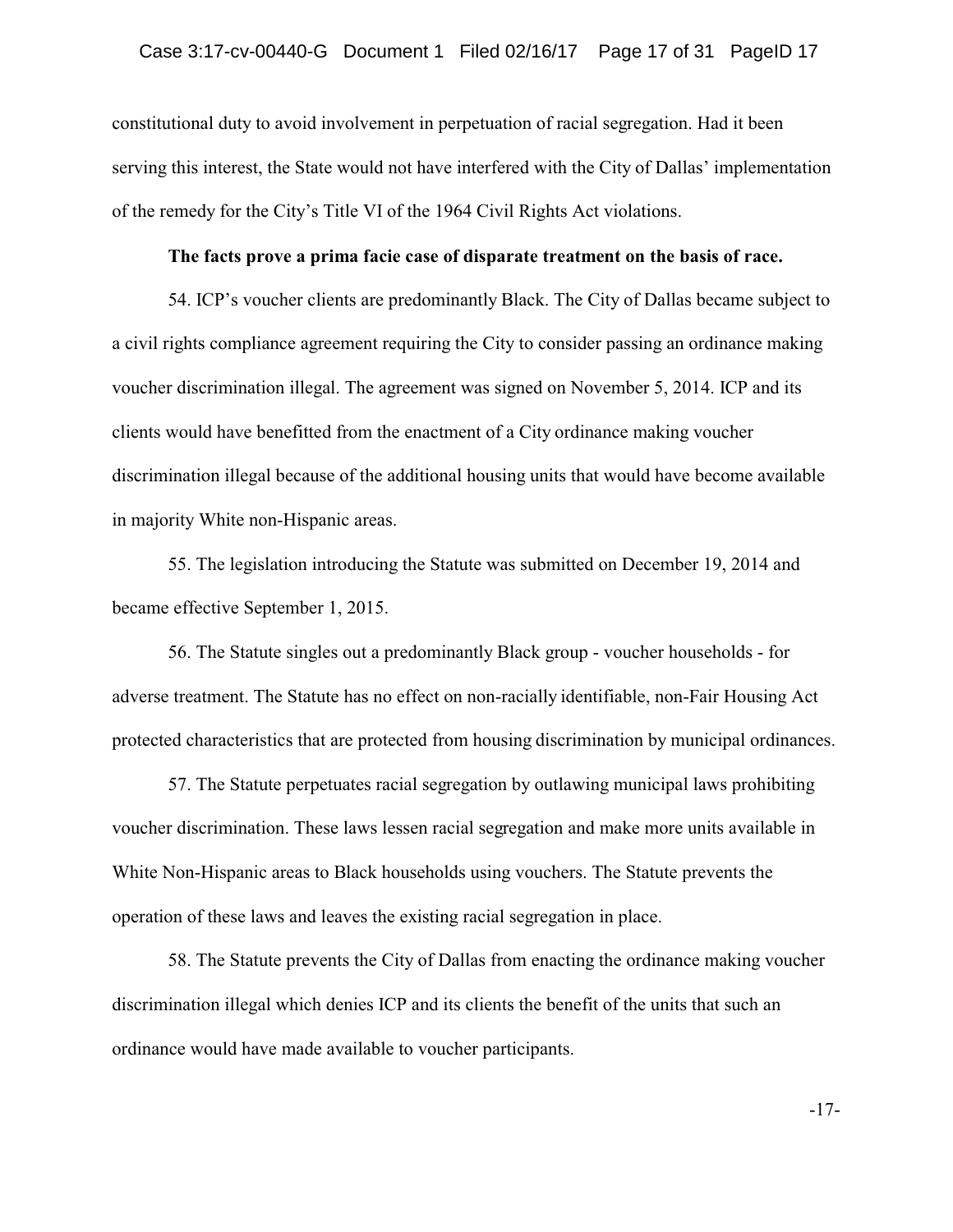59. The legal authority of the City of Dallas to prohibit housing discrimination on other non-racially identifiable grounds remained in effect. The City of Dallas passed an ordinance prohibiting housing discrimination on the grounds of gender identity and expression on November 15, 2015. The City of Dallas had prohibited housing discrimination on the grounds of sexual orientation on May 8, 2002.

# **The two interests cited by the legislature for the enactment of the Statute are pretexts for racial discrimination.**

60. Instead of considering its interests in complying with its federal constitutional and statutory obligations, the State cited two irrelevant interests. Each was a pretext for perpetuating racial segregation.

61. The first interest was described as the need to clarify whether Section 214.903 of the Texas Local Government Code, prohibited cities from passing ordinances expanding fair housing protected classes. There was no objective need for the clarification. The second interest was described as the need to ensure that municipalities would not be able to require landlords to participate in a federal program which did not itself contain a mandatory participation requirement. The protection against discrimination on the basis of voucher status is not the same as an obligation to participate in the voucher program. There is no discrimination if the voucher holder is refused as a tenant because she cannot pay the rent or cannot satisfy the tenant selection criteria or poses more risk of non-payment or delay in payment than a non-voucher tenant.

62. With respect to the first State interest, there was nothing to clarify. Texas cities have previously passed and continue to pass ordinances expanding the classes protected by their fair housing ordinances. There is no reported Texas or federal case opinion interpreting the State law

-18-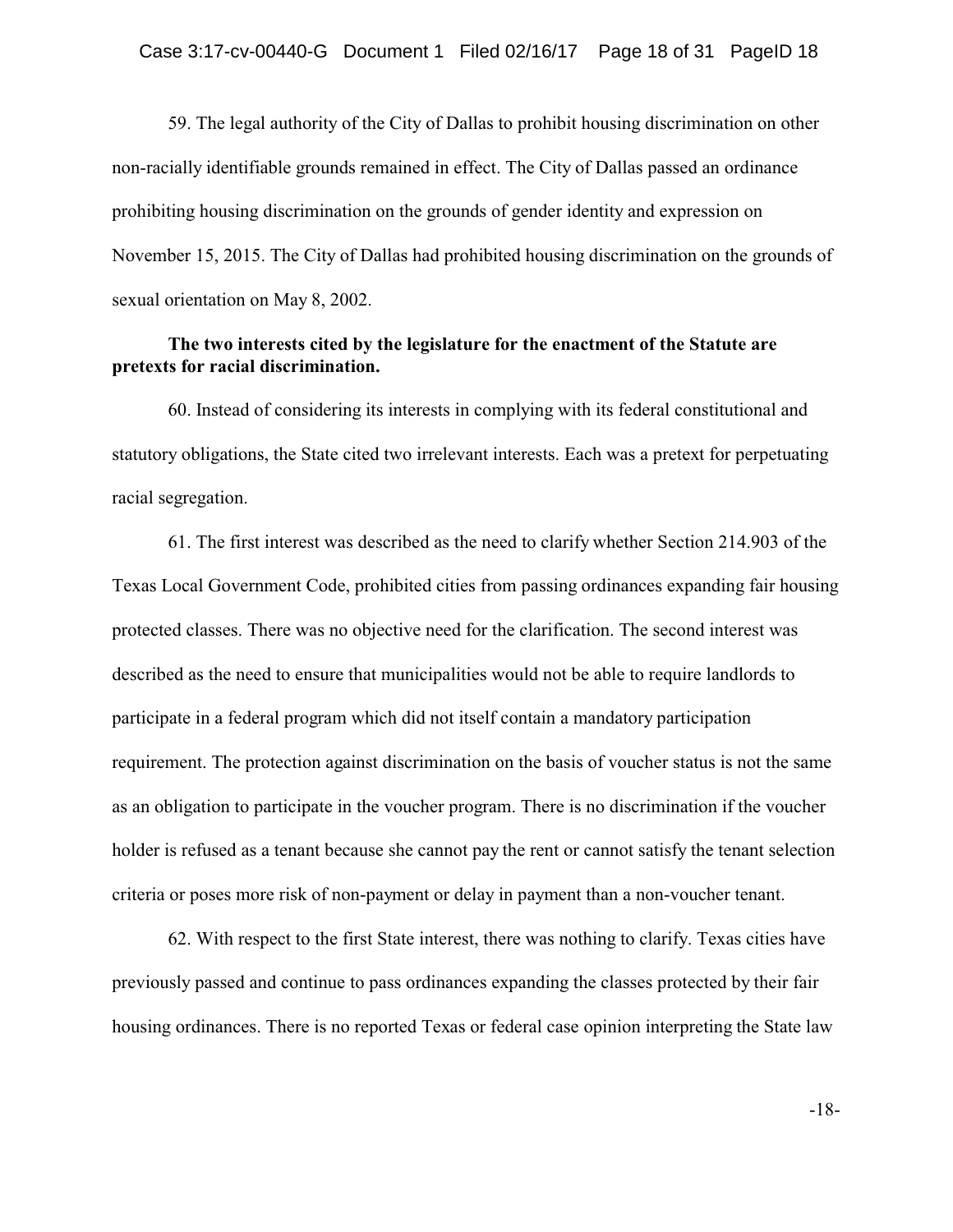providing for municipal fair housing ordinances as setting limits on the classes to be protected. $3$ *Austin Apartment Ass'n v. City of Austin*, 89 F. Supp. 3d 886, 892–94 (W.D. Tex. 2015), appeal dismissed (Aug. 6, 2015). The bill sponsor's statement of the purpose of the bill that became the Statute at issue was that the law had "been interpreted to prohibit cities from passing ordinances expanding fair housing protected classes" had no support in cases or other authority.

63. The Statute does nothing to clarify the general issue whether municipal governments may add groups to be protected from housing discrimination under the provision of Tex. Local Gov't Code § 214.903 which authorizes municipal fair housing ordinances and remains unchanged by and is not mentioned in Tex. Local Gov't Code § 250.007. The status of any of the groups other than voucher families that were in municipal fair housing ordinances before the Statute was passed is unchanged and un-clarified as to consistence with Tex. Local Gov't Code § 214.903.

64. The second interest asserted for the Statute is based on the fact that the federal government does not make participation in the voucher program mandatory. This fact does not support the Statute. HUD is the federal agency in charge of administering and interpreting the federal housing voucher program. 42 U.S.C. § 1437f(o). HUD enacted a regulation that expressly provides that nothing in the voucher program regulatory scheme was intended "to pre-empt operation of State and local laws that prohibit discrimination against a Section 8 voucher-holder because of status as a Section 8 voucher-holder." 24 C.F.R. § 982.53(d).

65. The asserted interest does not establish a connection between voluntary participation in the voucher program and an ordinance prohibiting discrimination against a voucher household

<sup>3</sup> Tex. Gov't Code § 214.903.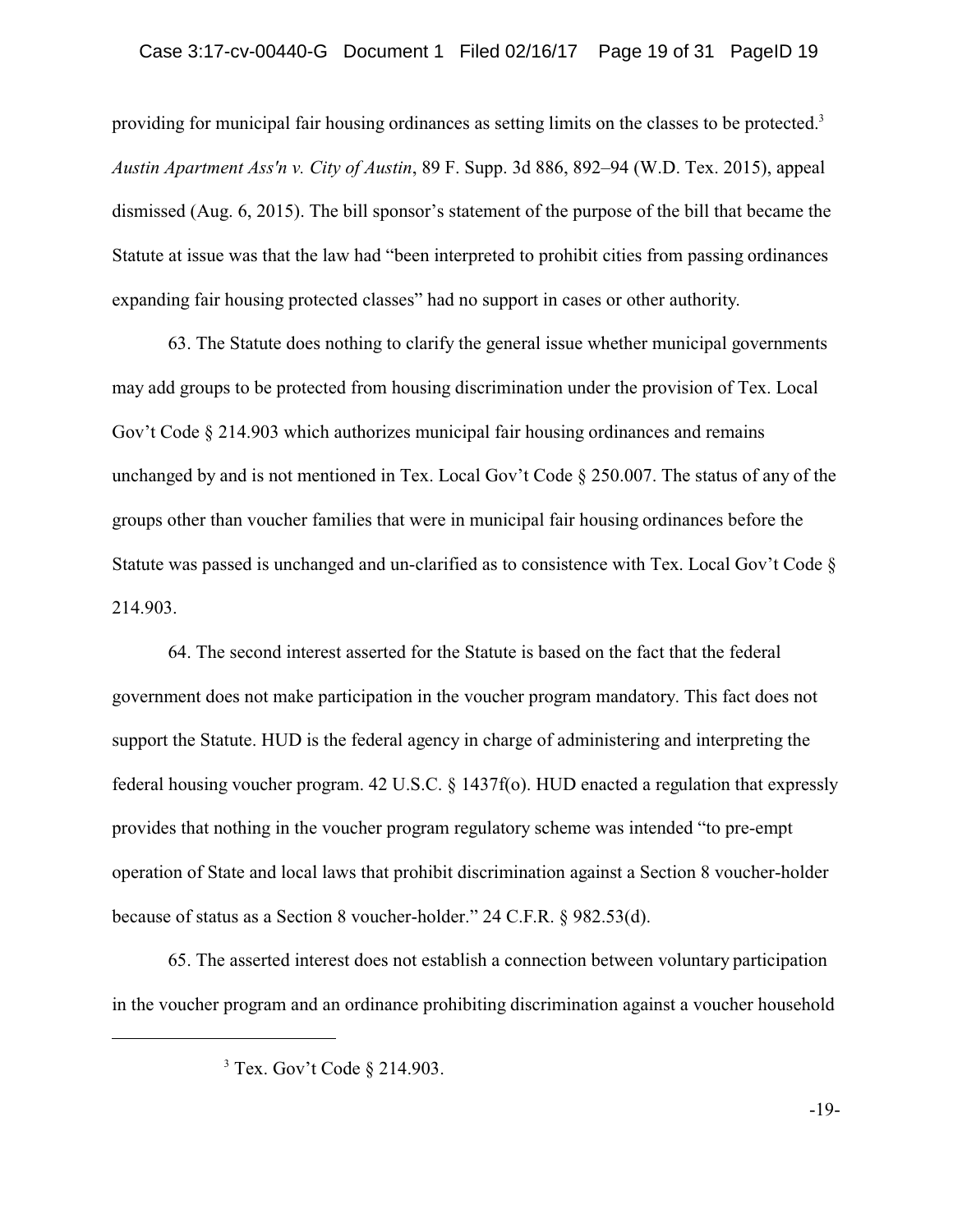## Case 3:17-cv-00440-G Document 1 Filed 02/16/17 Page 20 of 31 PageID 20

solely because of being a voucher participant. There is no nexus. The prohibition against voucher discrimination does not prevent a landlord from:

- refusing to rent to a voucher household because the voucher program does not meet the contract rent for the unit;
- refusing to rent to a voucher household because the household does not satisfy the landlord's tenant selection criteria; or
- refusing to rent to a voucher holder because of other legitimate business reasons.

66. Any limitation on a landlord's decision whether or not to discriminate on the basis of group characteristics is a limitation on the landlord's voluntary decision whether or not to rent to that group. For example, the federal Fair Housing Act provisions limit the landlord's voluntary decisions whether or not to rent to Blacks, Hispanics, women, families with children, Muslims, or the handicapped. 42 U.S.C. § 3604(a), (f). The municipal restrictions on landlords' right to avoid renting to persons with a variety of other characteristics such as student status, gender identity, and age limit the landlord's voluntary choices about whether or not to participate in a lease with those persons.

67. Any other State interests that are asserted after the initiation of this litigation as reasons for the Statute are pretexts for discrimination.

## **42 U.S.C. § 3604 disparate impact**

68. The policy set out in the Statute causes two discriminatory effects. The policy perpetuates racial segregation by permitting landlords to discriminate against voucher households. The policy causes adverse effects on a disproportionately Black group, voucher households. Voucher holders in the City of Dallas are 87% Black or African American. The voucher households in the City of Dallas is 6% White non-Hispanic. 81% of the voucher holders in the Dallas metropolitan area are Black or African American. 10% of the voucher holders in the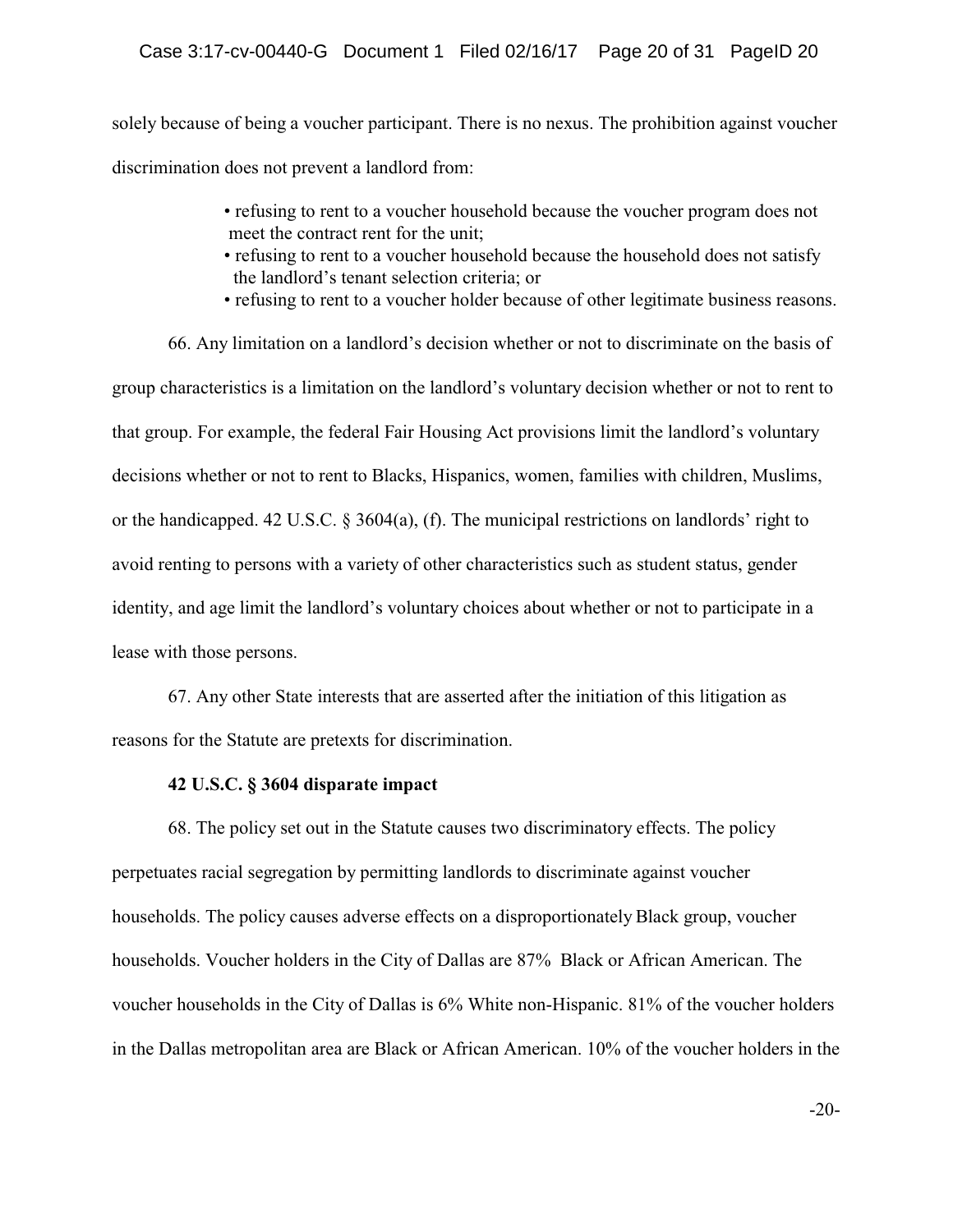Dallas metropolitan area are White non-Hispanic.

69. The predominantly Black voucher households in the Dallas area are concentrated in minority areas of the City of Dallas. The average census tract in the Dallas metropolitan area with housing vouchers is 74% minority. The voucher households are racially segregated into census tracts that are also low income and high poverty areas marked by conditions of slum and blight. The multifamily landlords with units available at voucher program rents and that do rent to voucher households are disproportionately located in predominantly minority areas. Most of the multifamily landlords with units that can be rented at voucher program rents in White non-Hispanic areas refuse to rent to voucher households. The Statute permits this discrimination even when there is no legitimate business interest served. There is an unmet demand by voucher households for dwelling units in these areas. The Statute makes housing unavailable because of race.

70. Ordinances and laws prohibiting discrimination against voucher participants lessen racial segregation and make more units available in White non-Hispanic areas to Black families using vouchers. The State of Texas passed the challenged Statute to prohibit these ordinances. The Statute permits multifamily landlords to deny housing to voucher families who can pay the rent, satisfy the tenant selection criteria, and for whom there are no legitimate business reasons not to accept as tenants. By permitting the multifamily landlords in White non-Hispanic areas to discriminate solely on the basis of participation in the voucher program, the Statute permits the exclusion of the predominantly Black voucher households from White non-Hispanic areas and the resulting perpetuation of racial segregation.

71. The Statute singles out and disadvantages a predominantly Black group. Voucher

-21-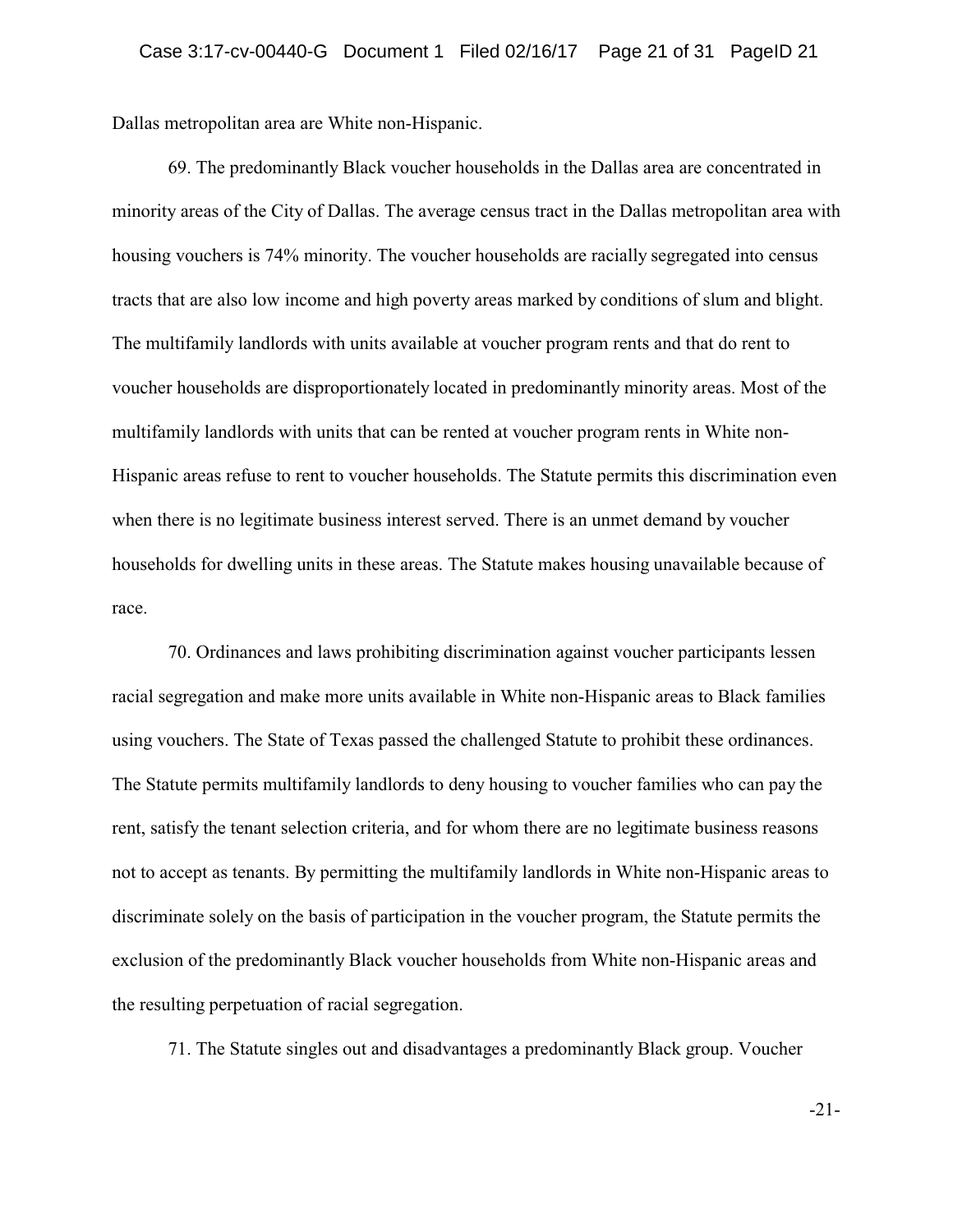holders in the City of Dallas are 87% Black or African American and 6% White non-Hispanic. 81% of the voucher holders in the Dallas metropolitan area are Black or African American and 10% are White non-Hispanic.

72. To be eligible for the voucher program, a household's income may not exceed 50% of the area median family income for the county or metropolitan area in which the family chooses to live. In addition, a public housing authority administering a voucher program must provide 75% of its vouchers to applicants whose incomes do not exceed 30% of the area median income. 24 C.F.R. § 982.201(B).

73. The 2015 HUD Picture of Subsidized Household data for the Dallas-Plano-Irving, TX Metropolitan Division reports that the average voucher household income per year is \$13,703 or 23% of local median household income. 94% of voucher holders are very low income (< =50%) and 73% are extremely low income  $\ll$ =30%). 81% of the voucher households in the Dallas Metro Division are Black, 10% are non-minority.

74. The population eligible for a voucher because their incomes are less than 50% and 30% of area median family income is predominantly Black.

75. The American Community Survey 2013 5-year Estimates data shows the following for the Dallas-Plano-Irving, TX Metropolitan Division renter households:

• 47% of Black renter households have incomes below 50% of area median family income.

• 27% of White non-Hispanic renter households have incomes below 50% of area median family income.

• 29% of Black renter households have incomes below 30% of area median family

-22-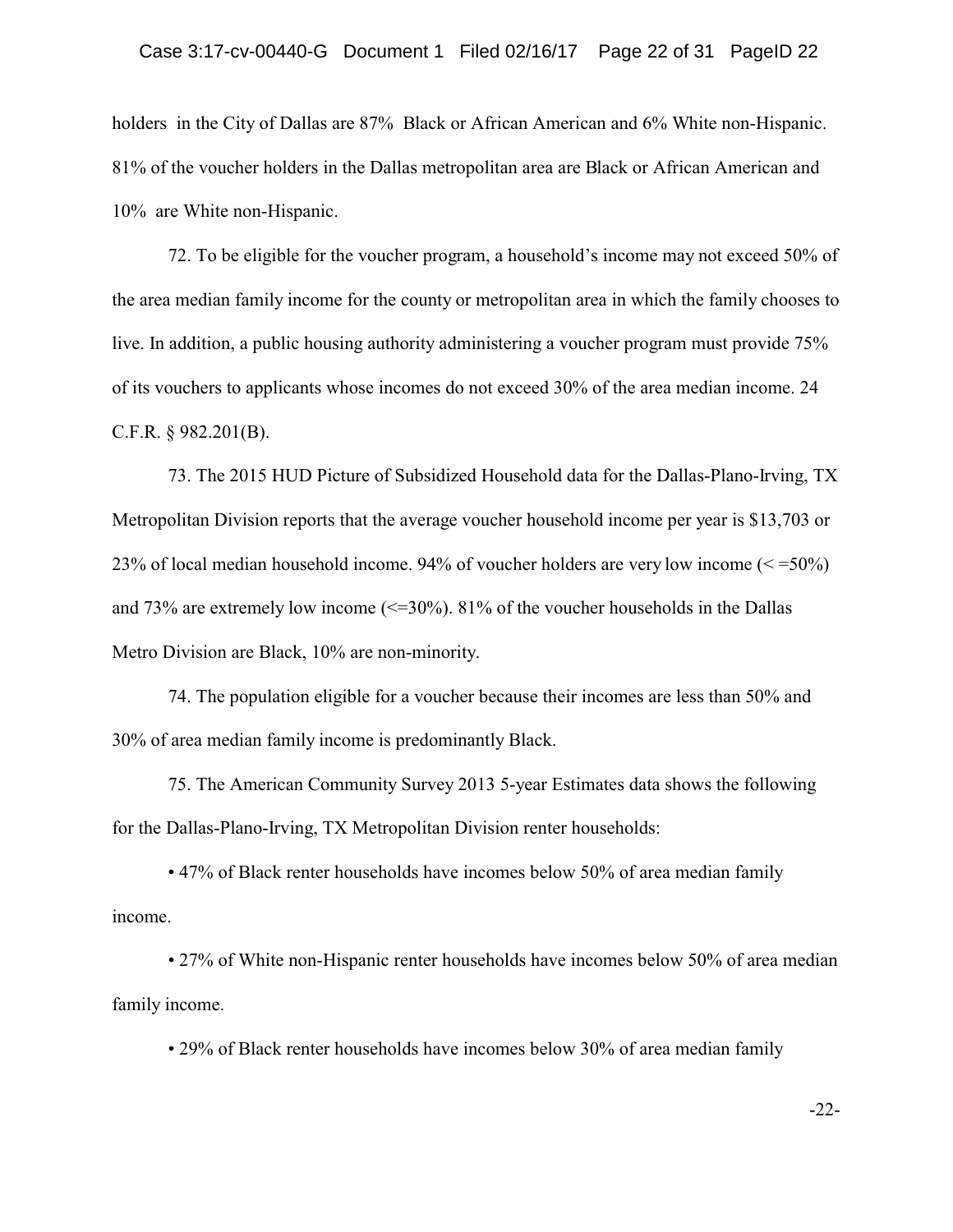income.

• 14% of White non-Hispanic renter households have incomes below 30% of area median family income.

76. The Statute makes multifamily units unavailable to a population that is disproportionately Black or African-American households based on the percent of the Black or African American renter households that are income eligible for vouchers compared the percent of the White population that is income eligible for vouchers.

77. The population that the Statute permits to be excluded is the voucher population that, although less than 30% of area median family income, can afford the same market rents that the non-voucher population at 80% or greater of area median family income can afford. The voucher population can afford the rents because of the combination of their income and the rent subsidy from the voucher. The 80% or greater area median family income population can afford the rents because of their higher income. The voucher population excluded by the policy is 81% Black and 10% White non-Hispanic. The non-voucher, 80% or greater of area median family income population is 19% Black and 53% White non-Hispanic. The policy permitting discrimination against voucher households excludes a disproportionately Black population and selects a disproportionately White non-Hispanic population.

78. The Statute does not prevent municipalities from expanding protection against housing discrimination for groups that are not distinctly Black. Existing ordinances will continue to prohibit discrimination on the basis of student status, marital status, sexual orientation or gender identity and expression, and age. These characteristics are not shared disproportionately by any race.

-23-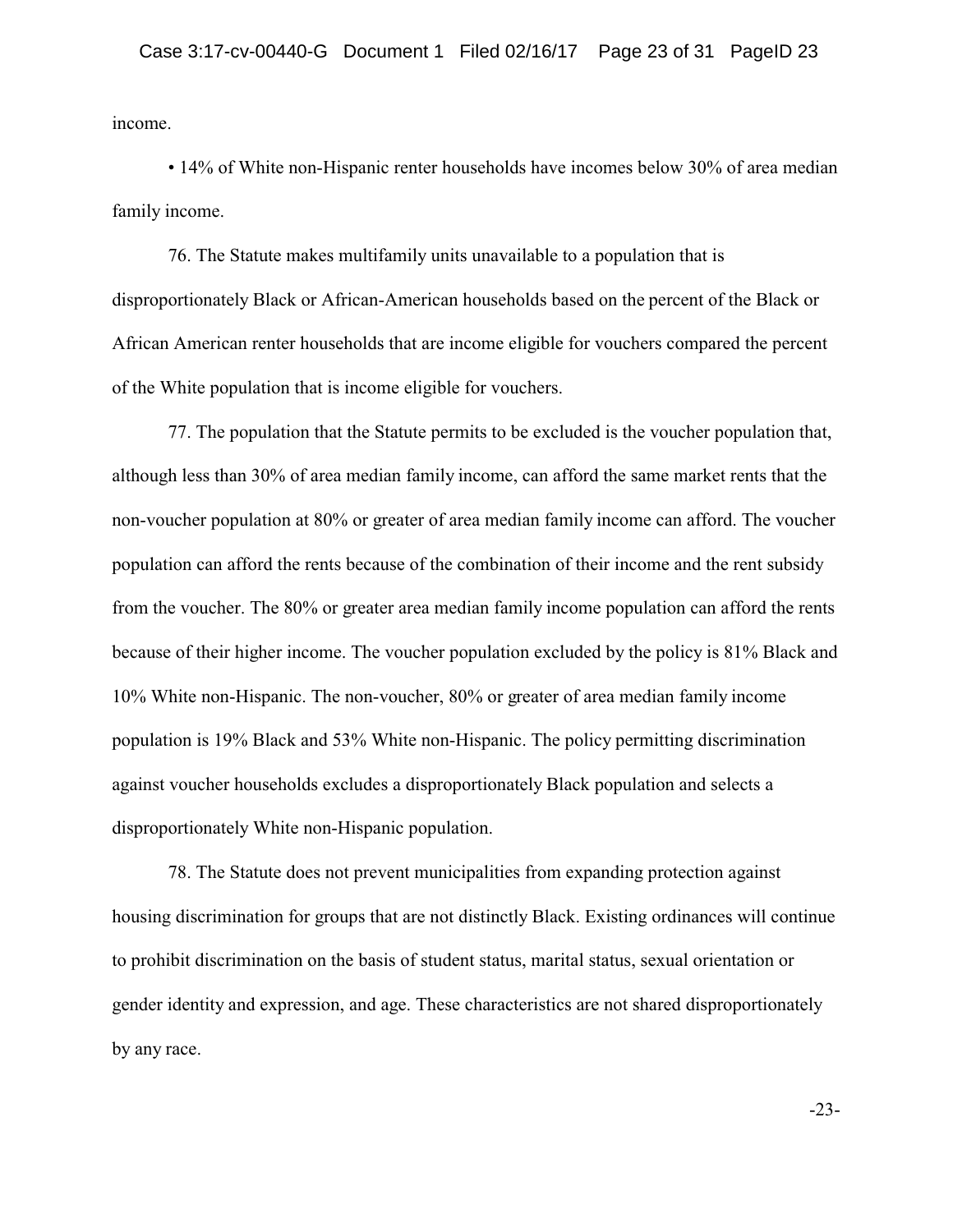### Case 3:17-cv-00440-G Document 1 Filed 02/16/17 Page 24 of 31 PageID 24

79. The causal connection between the policy and the discriminatory effects is robust. The policy permits multifamily landlords in White Non-Hispanic areas to discriminate against voucher households who can pay the rent, satisfy the tenant selection criteria, and for whom there are no legitimate business reasons not to accept as tenants. Voucher discrimination is the common practice by landlords with multi-family units in White Non-Hispanic areas. Voucher discrimination by landlords renting units in non-White areas does not have the same effect.

80. The policy in the Statute is an artificial, arbitrary and unnecessary barrier to integrated housing that is not necessary to achieve any legitimate government interests.

81. The legislative history cites two interests that were asserted to be achieved by the policy. The facts set out in paragraphs 60 through 66 prove that the interests asserted were pretexts and not legitimate State interests. The policy does not achieve the State's legitimate interests in compliance with the U.S. Constitution and the Fair Housing Act.

82. Any substantial, legitimate, nondiscriminatory interests supporting the challenged policy could be served by other practices that have a less discriminatory effect. If there is an interest in not burdening landlords with only a single rental unit or only a small number of rental units, the State can require municipal voucher protection ordinances to exclude such landlords from coverage.

83. If there is a State interest in not subjecting landlords to the costs of delayed payments in excess of those costs that are caused by renting to non-voucher tenants, there are several less discriminatory alternatives to serve that policy that are less discriminatory than outlawing all voucher protection ordinances. ICP and the Dallas Housing Authority make available and pay landlord incentive or bonus payments in the amount of one month's rent. This bonus or incentive

-24-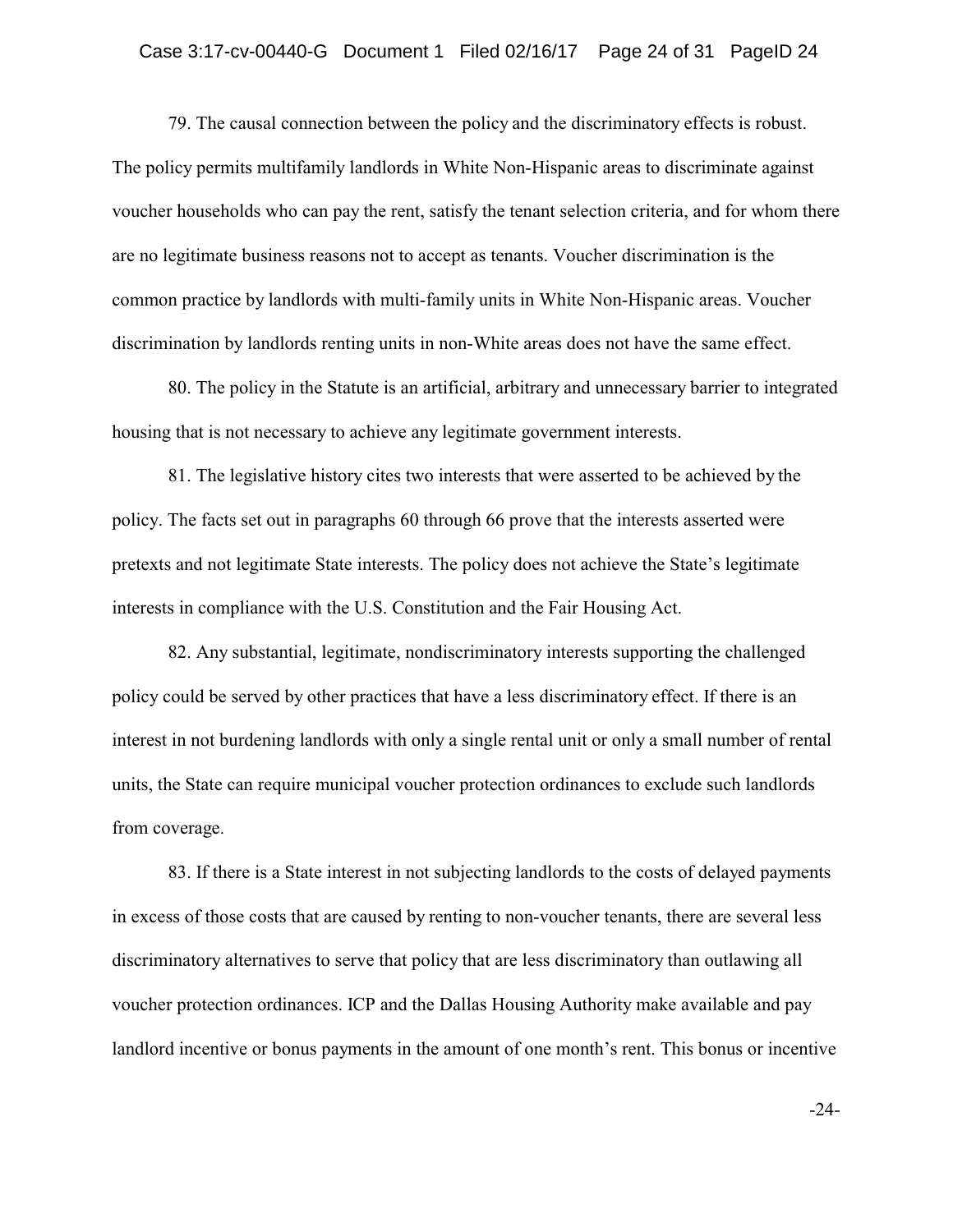payment may cover all or part of any additional costs incurred renting to voucher tenants.

84. ICP offers its sublease/guarantor program to Dallas area landlords. In 2014 ICP presented the Apartment Association of Greater Dallas (AAGD) with a proposal to negotiate with ICP for agreement on a sublease/guarantor model designed to eliminate the stated business reasons for refusing to negotiate with or rent to voucher households. The sublease/guarantor proposal included both financial incentives and favorable lease concessions for the Association's members to make units available for voucher families in White non-Hispanic areas. ICP negotiated with the leadership of the AAGD on the terms of the sublease/guarantor proposal. The President of the Association during the negotiations, Mr. Michael Clark, said the sublease/guarantor proposal has merit. Ms. Kathy Carlton, Director of Government Affairs for AAGD has encouraged AAGD members to look at the ICP sublease/guarantor proposal. Ms. Carlton stated the AAGD had worked with ICP to identify roadblocks to participation in the voucher program and that ICP had done a good job addressing those roadblocks. AAGD, Rooflines, April 2016, page 20.

85. There are other less discriminatory alternatives to outlawing ordinances or other laws that prohibit voucher discrimination. The State of Oregon permits municipal ordinances that prohibit voucher discrimination while providing landlords with a dedicated fund from which reimbursements can be paid for voucher related landlord costs. As of July 1, 2014, the State of Oregon expanded its source of income protections in state fair housing law to include income from Housing Choice Vouchers (HCV) or Section 8, or other local, state or federal programs. With this expansion, Oregon created the Housing Choice Landlord Guarantee Program to mitigate losses that landlords might experience from unpaid rent or other costs, if any, caused by

-25-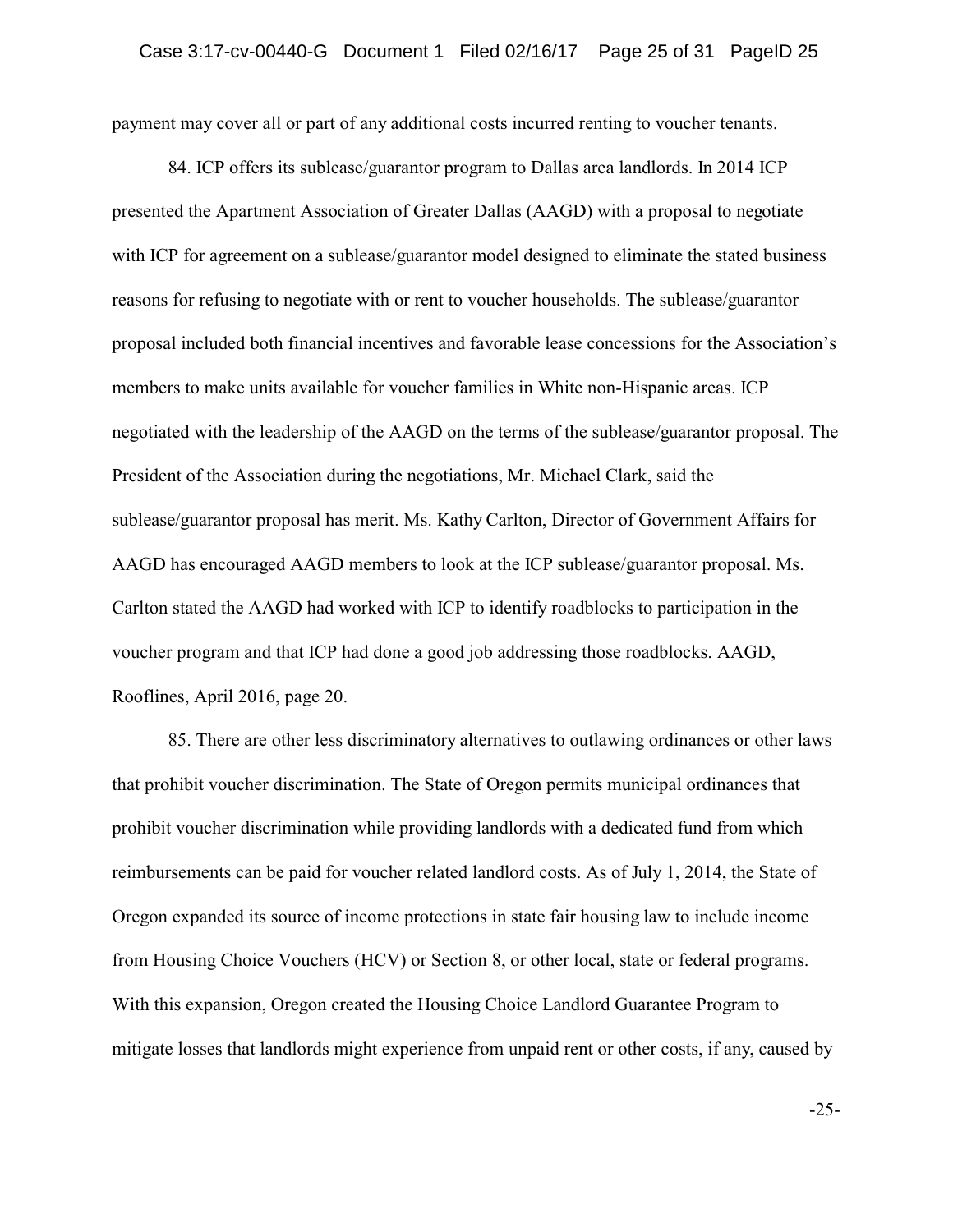participation in the HCV program. Through the program landlords are entitled to up to \$5,000 in reimbursement of such costs. As of March 31, 2015, seven claims have been paid for a total of approximately \$31,000. This is a less discriminatory alternative that serves an interest in protecting landlords from financial losses, if any, caused by participation in the voucher program. The State of Texas could require municipal prohibition against voucher discrimination to include such a program funded by the municipality.

86. Marin County, California passed a similar Landlord Partnership Program before it passed its prohibition on discrimination against voucher families. The program provides coverage for potential financial risks that may be associated with the Section 8 program by providing compensation for a range of costs, including an increased or double security deposit, a loss mitigation pool, and vacancy loss coverage that would provide a month's rent payment during vacancy. This is a less discriminatory alternative that serves an interest in protecting landlords from financial losses, if any, caused by participation in the voucher program. The State of Texas could require municipal prohibition against voucher discrimination to include such a program funded by the municipality.

87. Other cities and states have laws that prohibit voucher discrimination.

## **The Statute violates 42 U.S.C. § 3615.**

88. The Statute requires or permits a discriminatory housing practice in violation of the Fair Housing Act. As set out above, the Statute violates 42 U.S.C. § 3604(a).

89. The Statute requires municipalities to single out for adverse treatment only one group - voucher households. Voucher households are predominantly Black or African American in the City of Dallas and in the Dallas area.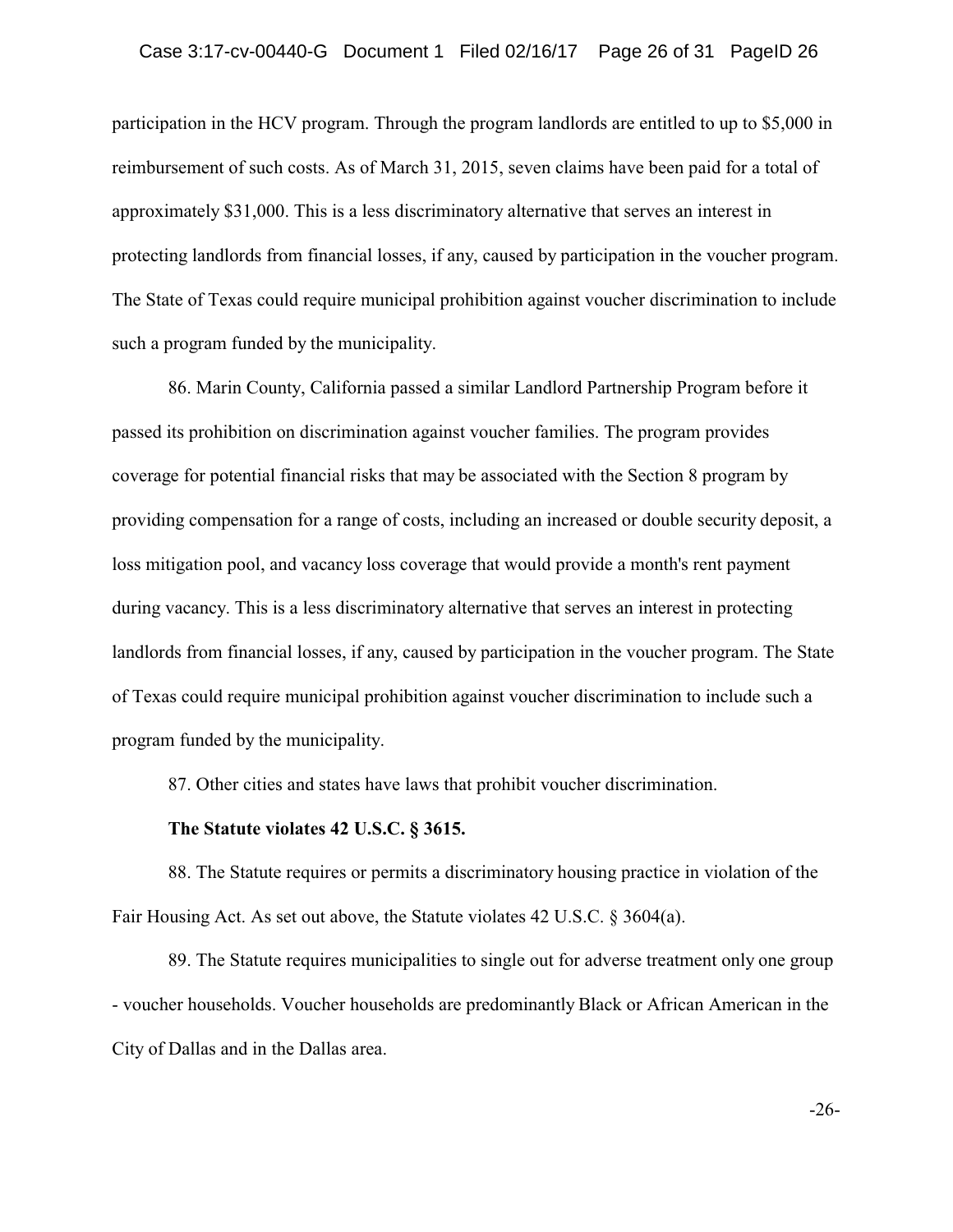90. The Statute permits municipalities to allow landlords to discriminate against voucher tenants even though such discrimination perpetuates racial segregation.

91. The Statute is a discriminatory housing practice that perpetuates racial segregation by making units unavailable because of race and violates 42 U.S.C. § 3604(a).

92. The Statute is invalid pursuant to 42 U.S.C. § 3615.

### **The Statute is not supported by a rational relation to a legitimate State interest.**

93. The Statute singles out the status as a voucher participant for unequal treatment under municipal housing discrimination laws. The Statute prohibits protection for that status alone while all other characteristics may be the subject of municipal legal protection. The discrimination does not constitute a rational relationship with the two stated legislative ends clarification of Section 214.903 of the Texas Local Government Code and preserving landlords' federal law status as voluntary participants in the voucher program.

94. The Statute does nothing to clarify the general issue whether municipal governments may add groups to be protected from housing discrimination under the provision of Tex. Local Gov't Code § 214.903. That Statute remains unchanged and is not mentioned in the Statute. The § 214.903 status of any of the groups other than voucher families that were in municipal fair housing ordinances before the Statute was passed is unchanged and un-clarified.

95. The second interest is based on the fact the federal government does not make participation in the voucher program mandatory. This fact does not support the Statute. HUD is the federal agency in charge of administering and interpreting the federal housing voucher program. 42 U.S.C. § 1437f(o). HUD enacted a regulation that expressly provides that nothing in the voucher program regulatory scheme was intended "to pre-empt operation of State and local

-27-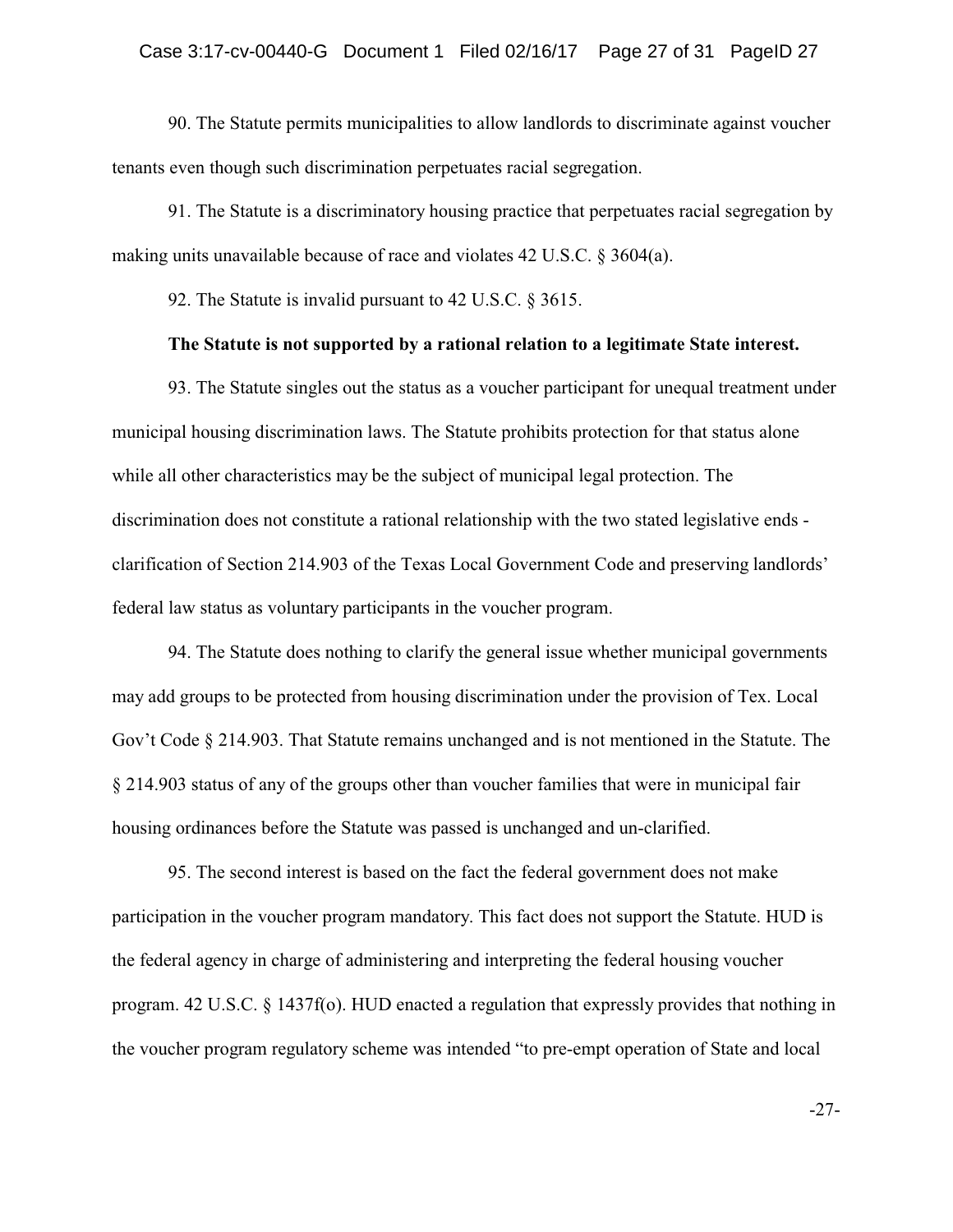laws that prohibit discrimination against a Section 8 voucher-holder because of status as a Section 8 voucher-holder." 24 C.F.R. § 982.53(d).

96. There is no connection between the Statute and protecting landlords' legitimate interests in voluntary participation.

97. If a landlord has legitimate business reasons for not renting to a voucher household, then any reasonable prohibition against discrimination against voucher households will not affect the landlord's voluntary participation. If the voucher rent is not high enough to pay the contract rent, the landlord is not discriminating by refusing to rent to the voucher household. If the voucher household does not meet the landlord's legitimate, nondiscriminatory tenant selection criteria, the landlord is not discriminating by refusing to rent to the voucher household. If the housing authority's administration of the voucher is likely to cause delays that increase the landlord's uncompensated costs, the landlord is not discriminating by refusing to rent to the voucher household. If the landlord has legitimate business reasons for not entering into the specific contract and lease terms set out by the voucher program, the landlord is not discriminating by refusing to rent to the voucher household.

98. There are modifications to the voucher program and available third party provided resources that can serve legitimate business interests and obtain the dwelling unit for a voucher household. These modifications and resources are available in the Dallas area and are described in paragraphs 83 and 84 of this complaint. If any extra costs or risks to the landlord are eliminated, there is no legitimate interest in not renting to the voucher household. In these situations, the Statute has no rational relation to any legitimate State interests and does not comply with the rational basis required by equal protection.

-28-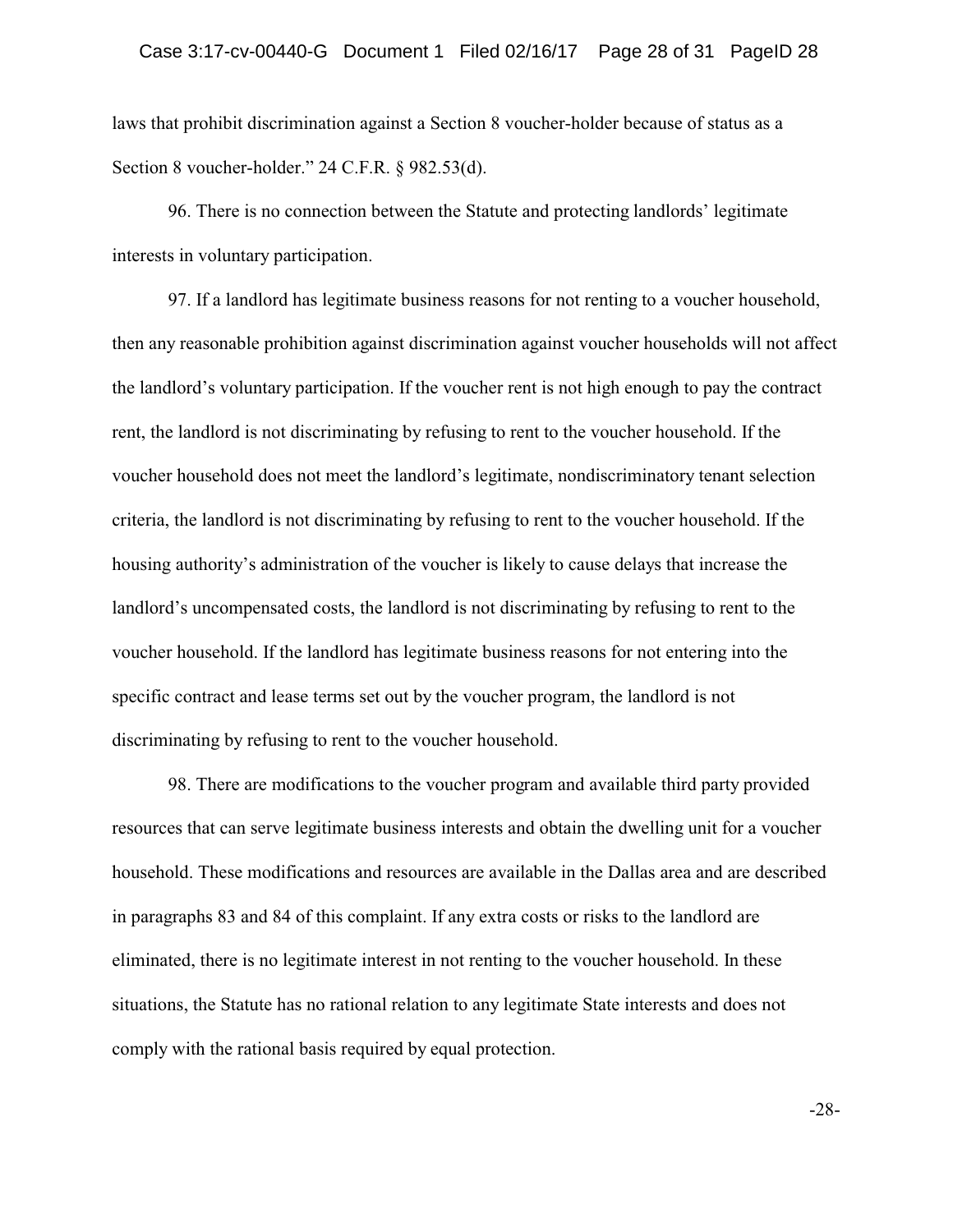## **Claims for relief**

99. The Statute violates the disparate treatment standard under the Equal Protection Principle of the 14<sup>th</sup> Amendment to the United States Constitution and 42 U.S.C. § 3604(a) by intentionally singling out a racially identifiable Black or African American group for unequal treatment that makes housing unavailable because of race and by intentionally perpetuating racial segregation.

100. The Statute violates the disparate treatment standard under the Equal Protection Clause of the 14<sup>th</sup> Amendment to the U.S. Constitution by intentionally singling out a racially identifiable Black or African American group for unequal treatment and by intentionally perpetuating racial segregation. This claim is brought under 42 U.S.C. § 1983.

101. The Statute violates the disparate impact standard under 42 U.S.C. § 3604(a) by causing adverse effects that disproportionately and adversely affects a Black or African American group by making housing unavailable because of race. The Statute is an artificial, arbitrary and unnecessary barrier to integrated housing that is not necessary to serve any legitimate interests. There are less discriminatory alternatives to the interests asserted as justifications for the Statute.

102. The Statute violates the disparate impact standard under 42 U.S.C. § 3604(a) by perpetuating racial segregation. The Statute is an artificial, arbitrary and unnecessary barrier to integrated housing that is not necessary to serve any legitimate interests. There are less discriminatory alternatives to the interests asserted as justifications for the Statute.

103. The Statute violates 42 U.S.C. § 3615 as it is a State law that requires or permits actions that are a discriminatory housing practice under 42 U.S.C. § 3604(a) and is a discriminatory housing practice that perpetuates racial segregation in violation of 43 U.S.C. §

-29-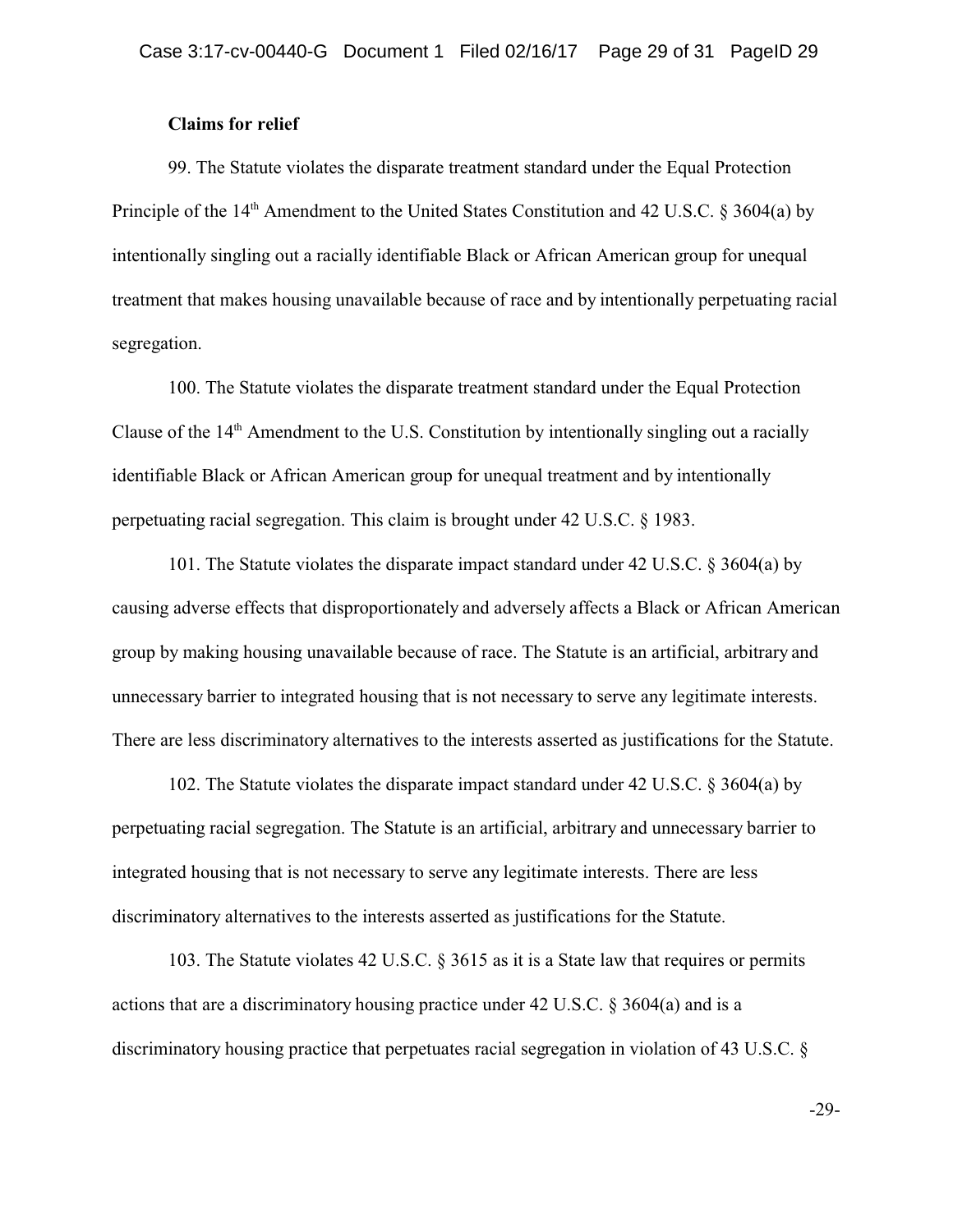$3604(a)$ .

104. The Statute singles out the status as a voucher participant for unequal treatment under municipal housing discrimination laws. The Statute prohibits protection for that status alone while all other characteristics may be the subject of municipal legal protection. The discrimination does not constitute a rational relationship with any legitimate State interest and violates the Equal Protection Clause of the 14th Amendment to the U.S. Constitution.

## **Prayer for relief**

105. Plaintiff seeks the following relief including such other affirmative action as may be appropriate under 42 U.S.C. § 3613(c)(1):

a) a declaratory judgment that the Statute violates 42 U.S.C. § 3604(a) and the Equal Protection Clause of the 14<sup>th</sup> Amendment;

b) a declaratory judgment that the Statute violates 42 U.S.C. § 3604(a) and is to that extent invalid under 42 U.S.C. § 3615.

c) an award of attorney fees, litigation expenses, and court costs; and d) any other relief appropriate under the facts and law.